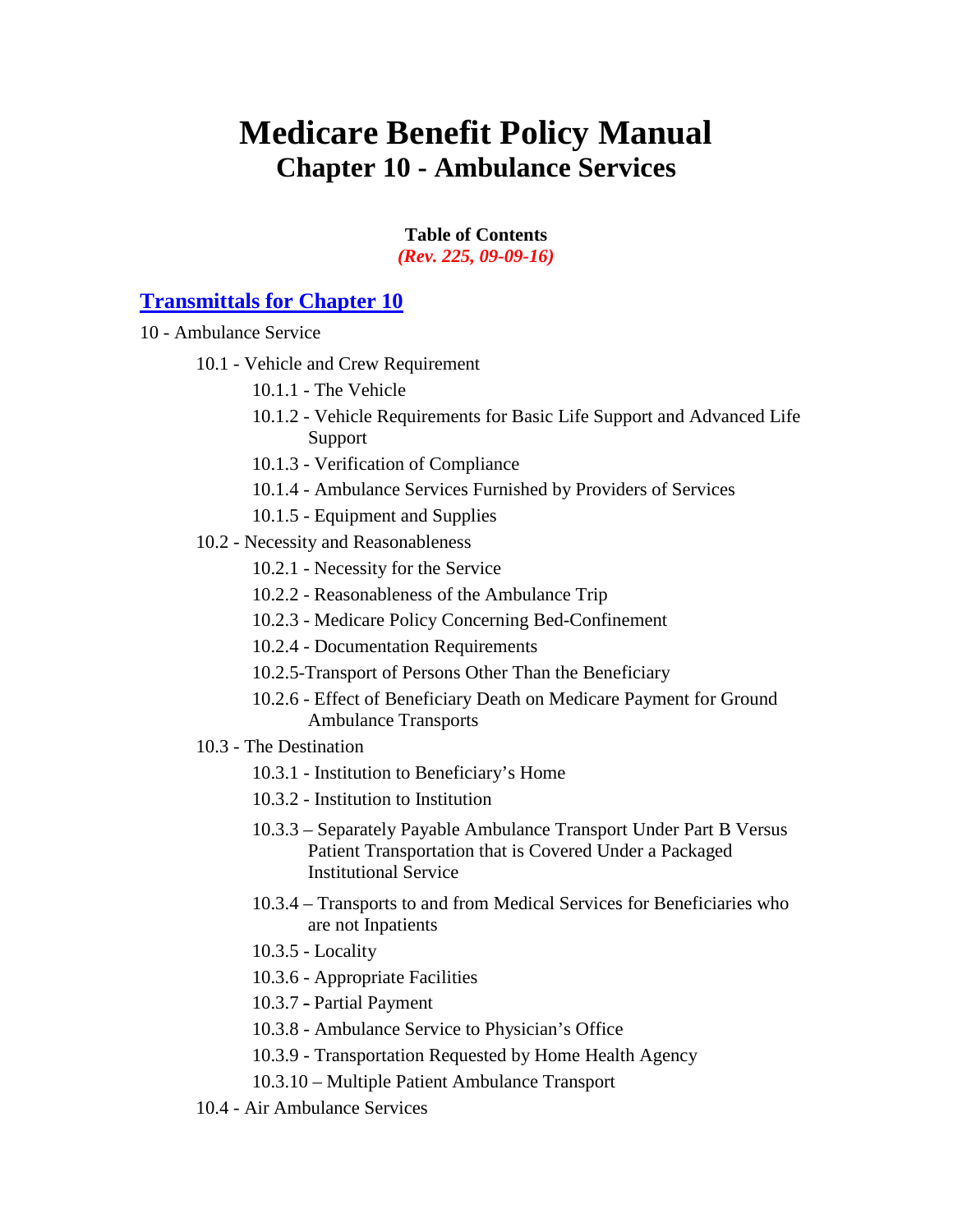- 10.4.1 [Coverage Requirements](#page-13-0)
- 10.4.2 [Medical Reasonableness](#page-14-0)
- 10.4.3 [Time Needed for Ground Transport](#page-14-1)
- 10.4.4 [Hospital to Hospital Transport](#page-15-0)
- 10.4.5 [Special Coverage Rule](#page-15-1)
- 10.4.6 [Special Payment Limitations](#page-15-2)
- 10.4.7 [Documentation](#page-15-3)
- 10.4.8 [Air Ambulance Transports Canceled Due to Weather or Other](#page-16-0)  [Circumstances Beyond the Pilot's Control](#page-16-0)
- 10.4.9 [Effect of Beneficiary Death on Program Payment for Air](#page-16-1)  [Ambulance Transports](#page-16-1)

10.5 - [Joint Responses](#page-17-0)

- 20 [Coverage Guidelines for Ambulance Service Claims](#page-18-0)
	- 20.1 [Mandatory Assignment Requirements](#page-20-0)
		- 20.1.1 [Managed Care Providers/Suppliers](#page-21-0)
		- 20.1.2 [Beneficiary Signature Requirements](#page-21-1)
- <span id="page-1-0"></span>30 - [Implementation of the Ambulance Fee Schedule](#page-22-0)
	- 30.1 Definition [of Ambulance Services](#page-22-1)
		- 30.1.1 [Ground Ambulance Services](#page-23-0)
		- 30.1.2 [Air Ambulance Services](#page-29-0)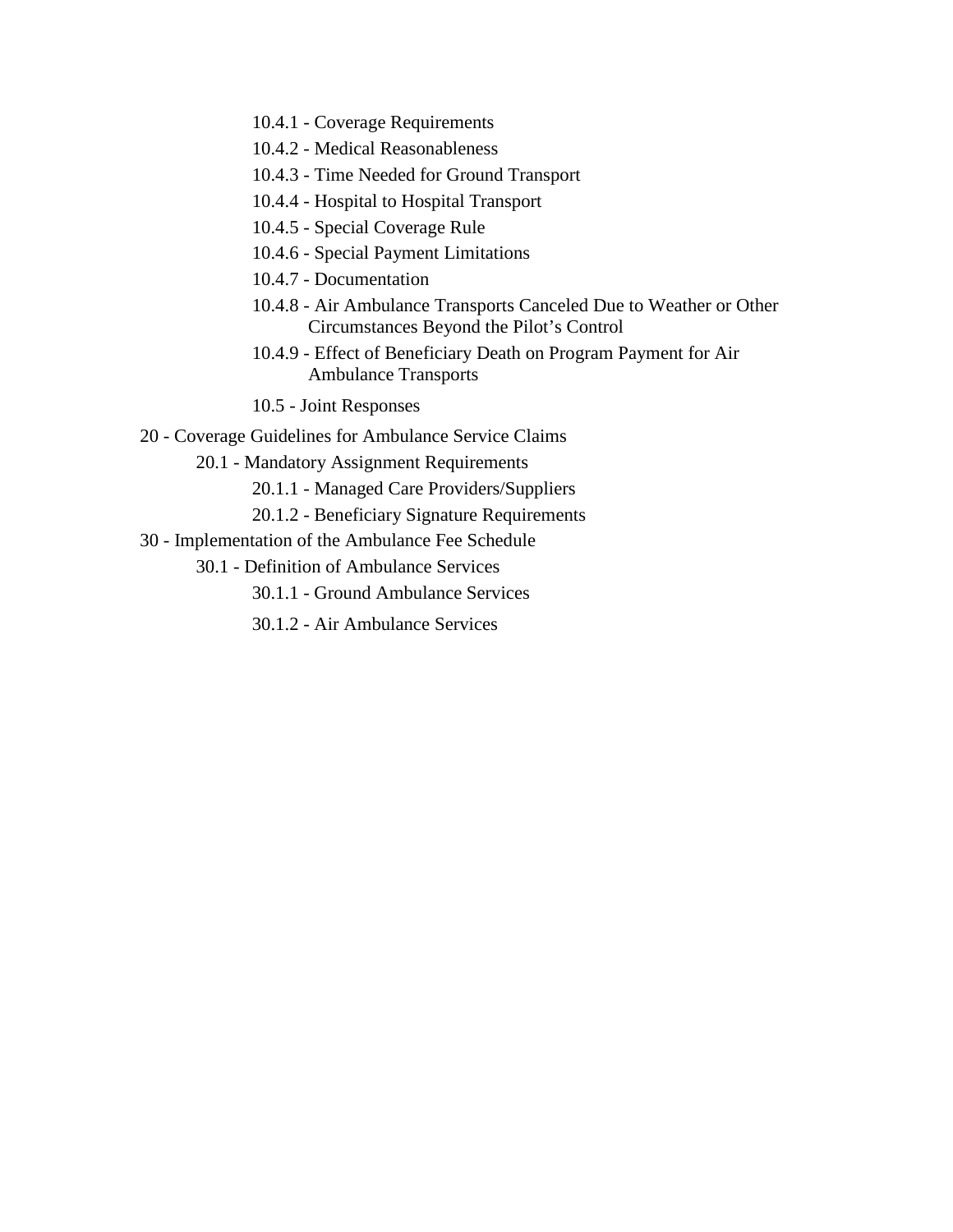## <span id="page-2-0"></span>**10 - Ambulance Service (Rev. 1, 10-01-03) B3-2120, A3-3114, HO-236**

Ambulance services are separately payable only under Part B. There are certain circumstances in which the service is covered and payable as a beneficiary transportation service under Part A; however in this case the service cannot be classified and paid for as an ambulance service under Part B. (See [§10.3.3](#page-4-1) for a description of this exception. Also see [§10.2.4](#page-5-2) for the required documentation for ambulance services.)

Payment may be made for expenses incurred for ambulance service provided the conditions specified in the following subsections are met. (See the Medicare Claims Processing Manual, Chapter 15, "Ambulance," for instructions for processing ambulance service claims.)

The Medicare ambulance benefit is a transportation benefit and without a transport there is no payable service. When multiple ground and/or air ambulance providers/suppliers respond, payment may be made only to the ambulance provider/supplier that actually furnishes the transport.

<span id="page-2-1"></span>**10.1 - Vehicle and Crew Requirement (Rev. 1, 10-01-03) B3-2120.1, A3-3114, HO-236.1**

<span id="page-2-2"></span>**10.1.1 - The Vehicle (Rev. 1, 10-01-03) B3-2120.1.A, A3-3114.A, HO-236.1.A**

Any vehicle used as an ambulance must be designed and equipped to respond to medical emergencies and, in nonemergency situations, be capable of transporting beneficiaries with acute medical conditions. The vehicle must comply with State or local laws governing the licensing and certification of an emergency medical transportation vehicle. At a minimum, the ambulance must contain a stretcher, linens, emergency medical supplies, oxygen equipment, and other lifesaving emergency medical equipment and be equipped with emergency warning lights, sirens, and telecommunications equipment as required by State or local law. This should include, at a minimum, one 2-way voice radio or wireless telephone.

# <span id="page-2-3"></span>**10.1.2 - Vehicle Requirements for Basic Life Support and Advanced Life Support**

*(Rev. 226, Issued: 09-12-16, Effective: 01-01-16, Implementation: 12-12-16)*

Basic Life Support *(BLS)* ambulances must be staffed by at least two people, *who meet the requirements of state and local laws where the services are being furnished and where,* at least one of whom must *(1)* be certified *at a minimum* as an emergency medical technician*-basic* (EMT*-basic*) by the state or local authority where the services are being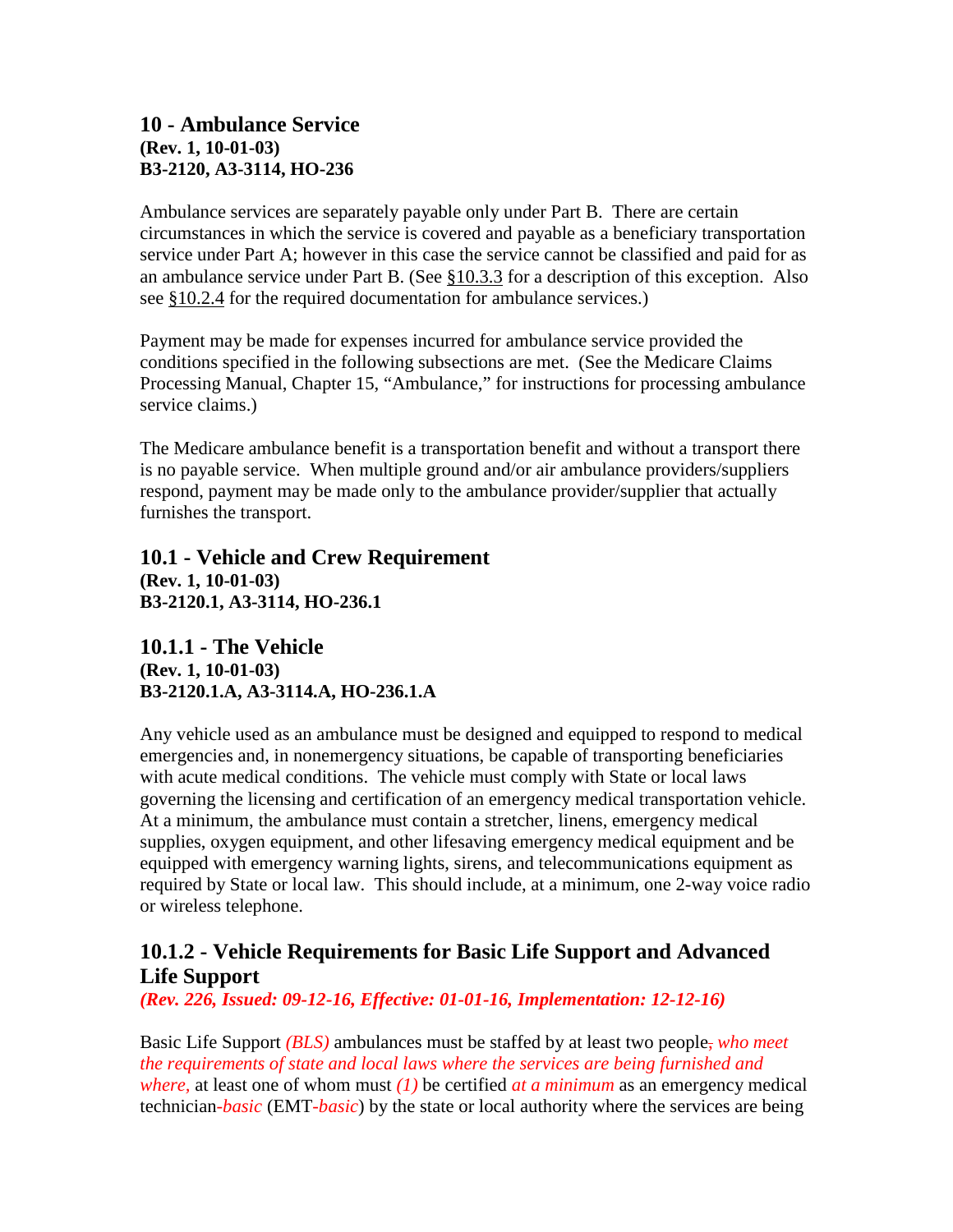furnished and *(2)* be legally authorized to operate all lifesaving and life-sustaining equipment on board the vehicle.

Advanced Life Support (ALS) vehicles must be staffed by at least two people*, who meet the requirements of state and local laws where the services are being furnished and where* at least one of whom must *(1) meet the vehicle staff requirements above for BLS vehicles and (2)* be certified *as an EMT-Intermediate or an EMT-Paramedic* by the state or local authority *where the services are being furnished to perform one or more ALS services.*

# <span id="page-3-0"></span>**10.1.3 - Verification of Compliance (Rev. 1, 10-01-03) B3-2120.1.C, B3-2120.1.C, HO-236.1**

In determining whether the vehicles and personnel of each supplier meet all of the above requirements, carriers may accept the supplier's statement (absent information to the contrary) that its vehicles and personnel meet all of the requirements if:

- 1. The statement describes the first aid, safety, and other patient care items with which the vehicles are equipped;
- 2. The statement shows the extent of first aid training acquired by the personnel assigned to those vehicles;
- 3. The statement contains the supplier's agreement to notify the carrier of any change in operation which could affect the coverage of ambulance services; and
- 4. The information provided indicates that the requirements are met.

The statement must be accompanied by documentary evidence that the ambulance has the equipment required by State and local authorities. Documentary evidence could include a letter from such authorities, a copy of a license, permit, certificate, etc., issued by the authorities. The carrier will keep the statement and supporting documentation on file.

When a supplier does not submit such a statement or whenever there is a question about a supplier's compliance with any of the above requirements for vehicle and crew (including suppliers who have completed the statement), carriers will take appropriate action including, where necessary, on-site inspection of the vehicles and verification of the qualifications of personnel to determine whether the ambulance service qualifies for reimbursement under Medicare. Since the requirements described above for coverage of ambulance services are applicable to the overall operation of the ambulance supplier's service, information regarding personnel and vehicles need not be obtained on an individual trip basis.

# <span id="page-3-1"></span>**10.1.4 - Ambulance Services Furnished by Providers of Services (Rev. 1, 10-01-03)**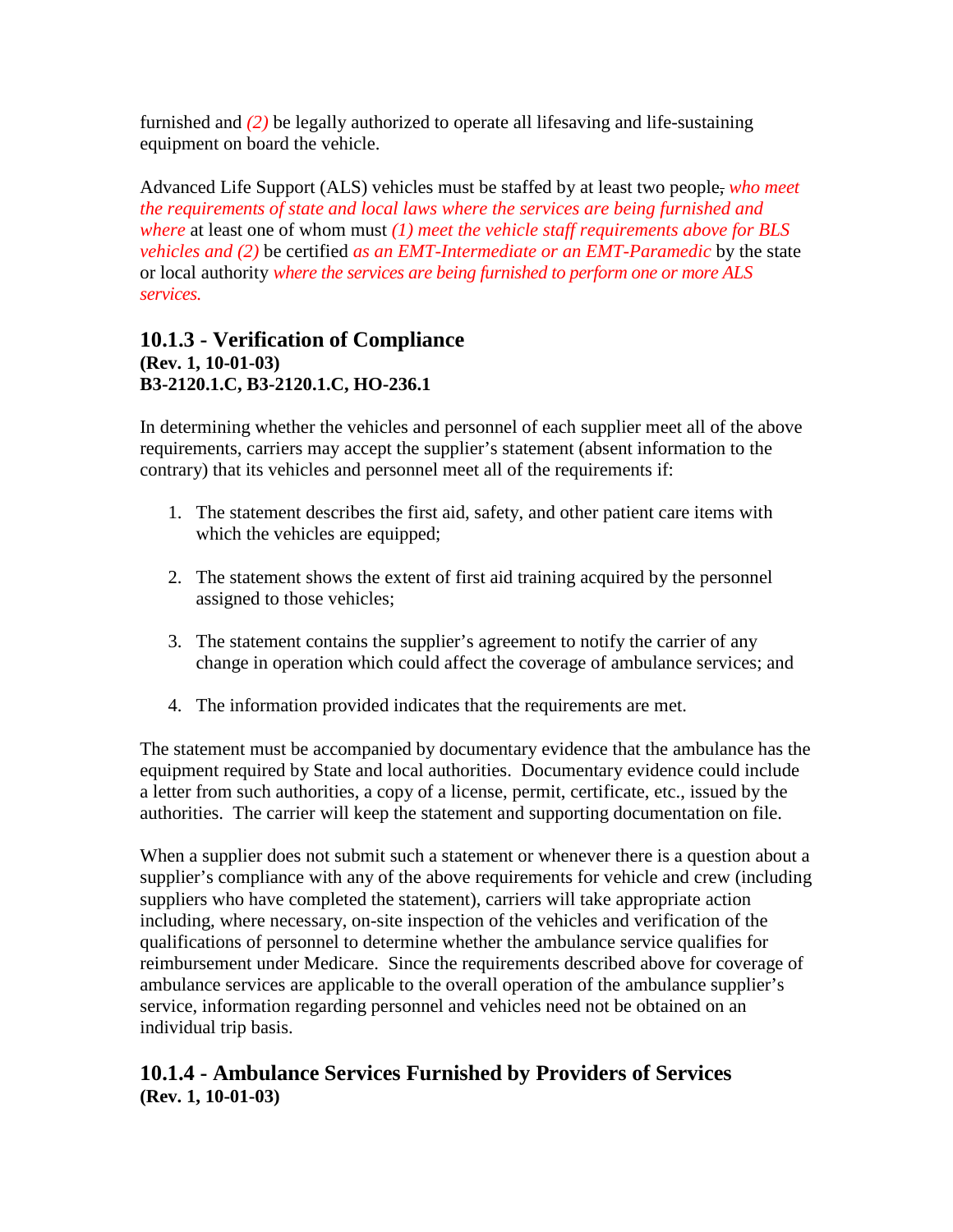#### **A3-3114, B3-2120.1, HO-236.1**

The Part A intermediary is responsible for the processing of claims for ambulance service furnished under arrangements by participating hospitals, skilled nursing facilities, and home health agencies. Since provider ambulance services furnished "under arrangements" with suppliers can be covered only if the supplier meets the above requirements, the Part A intermediary may ask the carrier to identify those suppliers who meet the requirements. Where the "under arrangement" supplier also supplies ambulance services directly to Medicare beneficiaries, i.e., services that are not pursuant to an arrangement with a provider, the intermediary contacts the Part B carrier to ascertain whether it has already determined whether the crew and ambulance requirements are met. In such a situation, the intermediary should accept the carrier's determination without pursuing its own investigation.

# <span id="page-4-0"></span>**10.1.5 - Equipment and Supplies (Rev. 1, 10-01-03) A3-3114.A, B3-2120.2.E**

As mentioned above, the ambulance must have customary patient care equipment and first aid supplies, including reusable devices and equipment such as backboards, neckboards, and inflatable leg and arm splints. These are all considered part of the general ambulance service and payment for them is included in the payment rate for the transport.

## <span id="page-4-1"></span>**10.2 - Necessity and Reasonableness (Rev. 1, 10-01-03) B3-2120.2, A3-3114.B, HO-236.2**

To be covered, ambulance services must be medically necessary and reasonable.

# <span id="page-4-2"></span>**10.2.1 - Necessity for the Service (Rev. 1, 10-01-03) B3-2120.2.A, A3-3114.B, HO-236.2**

Medical necessity is established when the patient's condition is such that use of any other method of transportation is contraindicated. In any case in which some means of transportation other than an ambulance could be used without endangering the individual's health, whether or not such other transportation is actually available, no payment may be made for ambulance services. In all cases, the appropriate documentation must be kept on file and, upon request, presented to the carrier/intermediary. It is important to note that the presence (or absence) of a physician's order for a transport by ambulance does not necessarily prove (or disprove) whether the transport was medically necessary. The ambulance service must meet all program coverage criteria in order for payment to be made.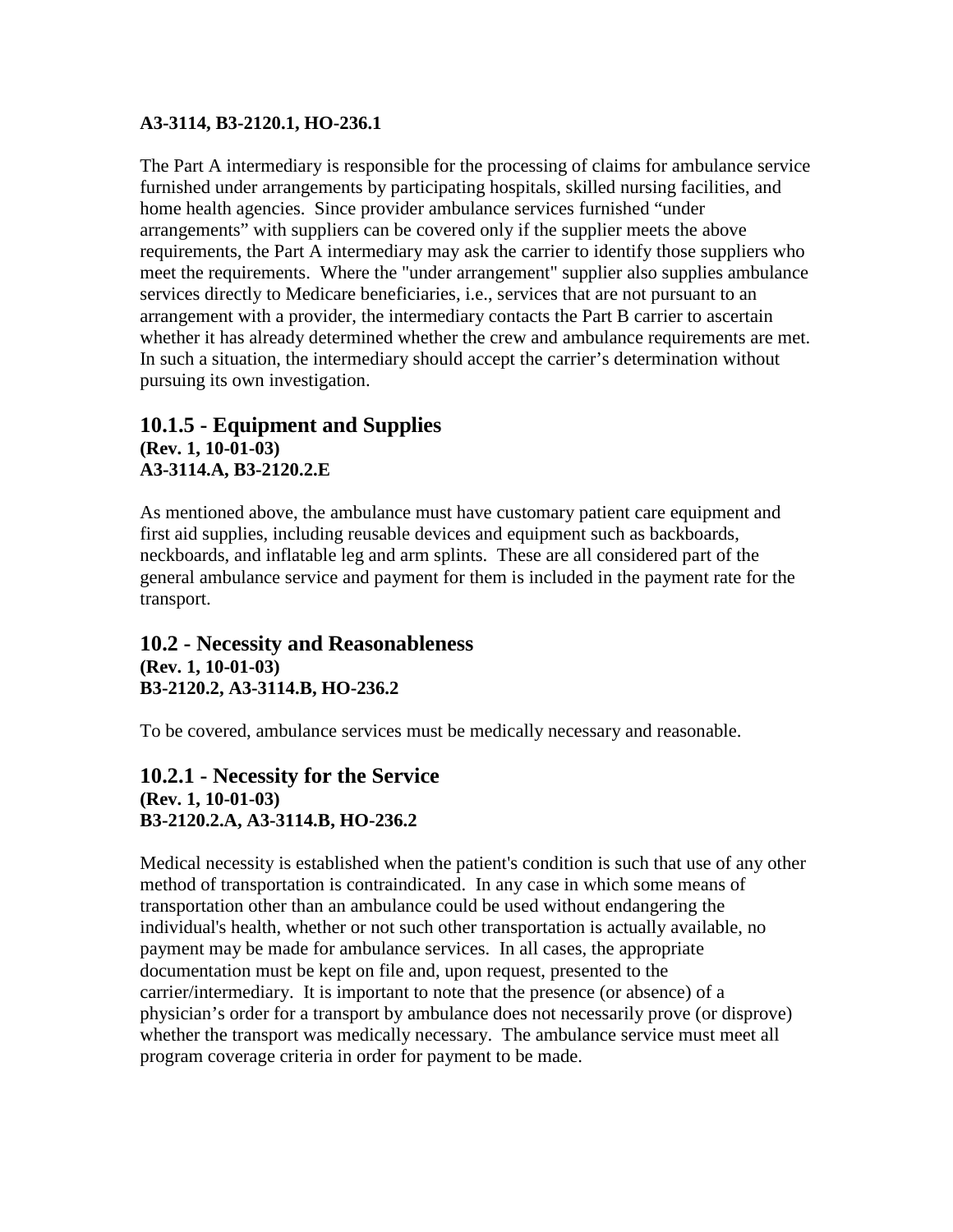In addition, the reason for the ambulance transport must be medically necessary. That is, the transport must be to obtain a Medicare covered service, or to return from such a service.

# <span id="page-5-0"></span>**10.2.2 - Reasonableness of the Ambulance Trip (Rev. 103; Issued: 02-20-09; Effective Date: 01-05-09; Implementation Date: 03- 20-09)**

Under the FS payment is made according to the level of medically necessary services actually furnished. That is, payment is based on the level of service furnished (provided they were medically necessary), not simply on the vehicle used. Even if a local government requires an ALS response for all calls, payment under the FS is made only for the level of service furnished, and then only when the service is medically necessary.

# <span id="page-5-1"></span>**10.2.3 - Medicare Policy Concerning Bed-Confinement (Rev. 1, 10-01-03)**

As stated above, medical necessity is established when the patient's condition is such that the use of any other method of transportation is contraindicated. Contractors may presume this requirement is met under certain circumstances, including when the beneficiary was bed-confined before and after the ambulance trip (see [§20](#page-16-2) for the complete list of circumstances).

A beneficiary is bed-confined if he/she is:

- Unable to get up from bed without assistance;
- Unable to ambulate; and
- Unable to sit in a chair or wheelchair.

The term "bed confined" is not synonymous with "bed rest" or "nonambulatory". Bedconfinement, by itself, is neither sufficient nor is it necessary to determine the coverage for Medicare ambulance benefits. It is simply one element of the beneficiary's condition that may be taken into account in the intermediary's/carrier's determination of whether means of transport other than an ambulance were contraindicated.

# <span id="page-5-2"></span>**10.2.4 - Documentation Requirements**

In all cases, the appropriate documentation must be kept on file and, upon request, presented to the carrier. It is important to note that neither the presence nor absence of a signed physician's order for an ambulance transport necessarily proves (or disproves) whether the transport was medically necessary. The ambulance service must meet all program coverage criteria in order for payment to be made.

# <span id="page-5-3"></span>**10.2.5-Transport of Persons Other Than the Beneficiary**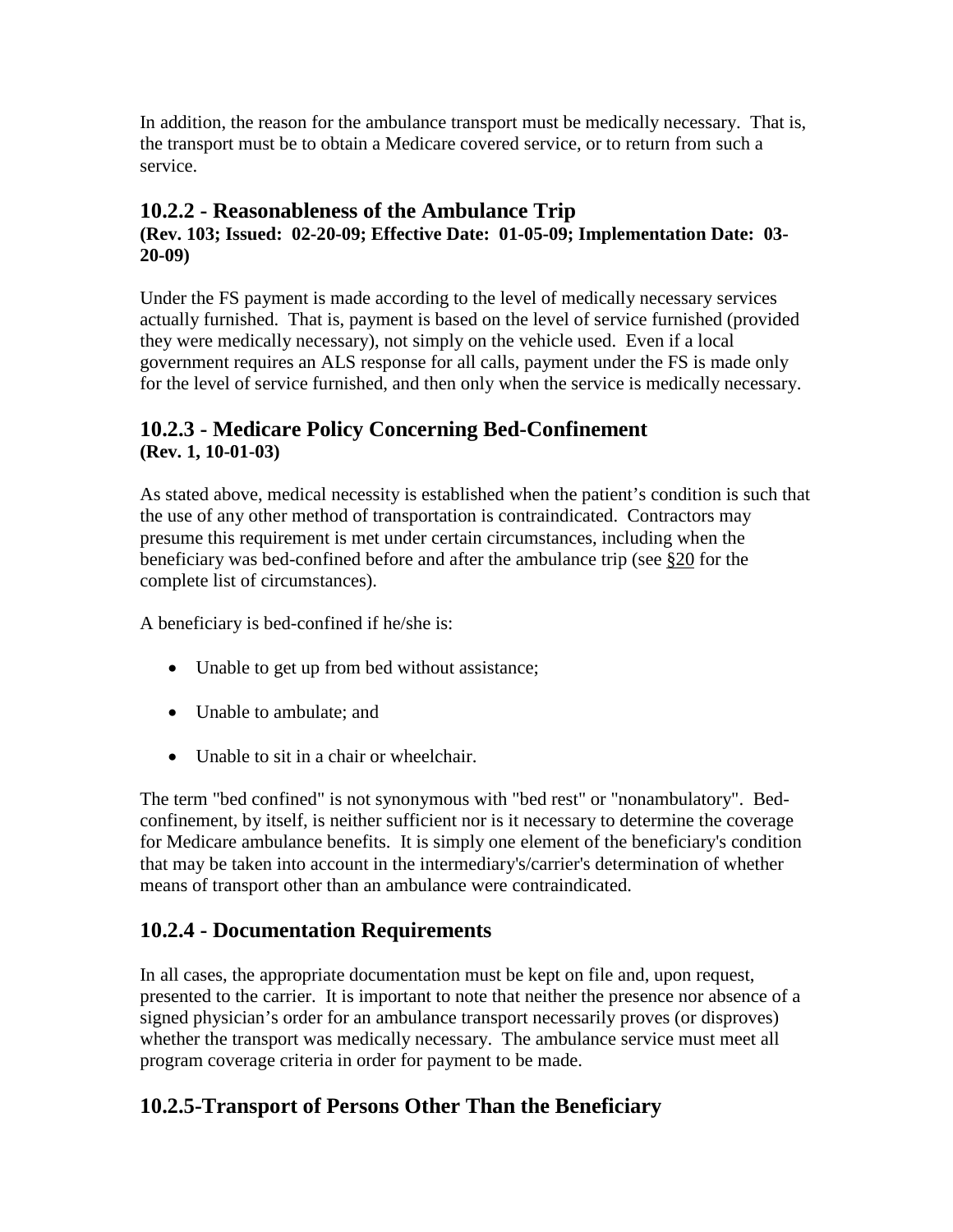#### **(Rev. 1, 10-01-03)**

No payment may be made for the transport of ambulance staff or other personnel when the beneficiary is not onboard the ambulance (e.g., an ambulance transport to pick up a specialty care unit from one hospital to provide services to a beneficiary at another hospital). This policy applies to both ground and air ambulance transports.

# <span id="page-6-0"></span>**10.2.6 - Effect of Beneficiary Death on Medicare Payment for Ground Ambulance Transports**

#### <span id="page-6-2"></span>**(Rev. 103; Issued: 02-20-09; Effective Date: 01-05-09; Implementation Date: 03- 20-09)**

Because the Medicare ambulance benefit is a transport benefit, if no transport of a Medicare beneficiary occurs, then there is no Medicare-covered service. In general, if the beneficiary dies before being transported, then no Medicare payment may be made. Thus, in a situation where the beneficiary dies, whether any payment under the Medicare ambulance benefit may be made depends on the time at which the beneficiary is pronounced dead by an individual authorized by the State to make such pronouncements.

The chart below shows the Medicare payment determination for various ground ambulance scenarios in which the beneficiary dies. In each case, the assumption is that the ambulance transport would have otherwise been medically necessary.

| <b>Ground Ambulance Scenarios: Beneficiary Death</b>                                                                       |                                                                                                                               |  |  |
|----------------------------------------------------------------------------------------------------------------------------|-------------------------------------------------------------------------------------------------------------------------------|--|--|
| <b>Time of Death Pronouncement</b>                                                                                         | <b>Medicare Payment Determination</b>                                                                                         |  |  |
| Before dispatch.                                                                                                           | None.                                                                                                                         |  |  |
| After dispatch, before beneficiary is<br>loaded onboard ambulance (before<br>or after arrival at the point-of-<br>pickup). | The provider's/supplier's BLS base rate, no<br>mileage or rural adjustment; use the QL<br>modifier when submitting the claim. |  |  |
| After pickup, prior to or upon arrival<br>at the receiving facility.                                                       | Medically necessary level of service furnished.                                                                               |  |  |

# <span id="page-6-1"></span>**10.3 - The Destination**

### **(Rev. 115, Issued: 11-13-09, Effective: 01-01-10, Implementation: 01-04-10)**

An ambulance transport is covered to the nearest appropriate facility to obtain necessary diagnostic and/or therapeutic services (such as a CT scan or cobalt therapy) as well as the return transport. In addition to all other coverage requirements, this transport situation is covered only to the extent of the payment that would be made for bringing the service to the patient.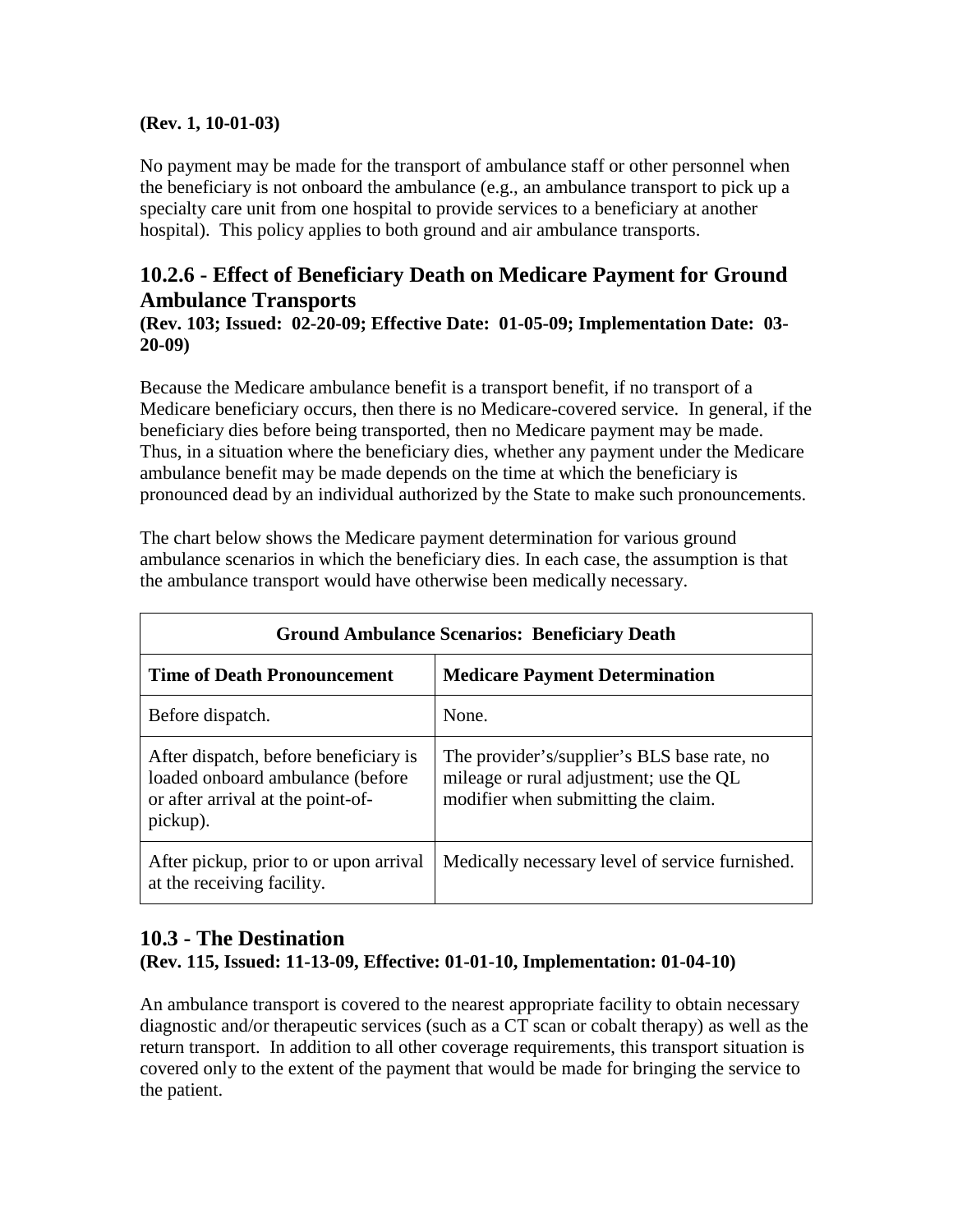Medicare covers ambulance transports (that meet all other program requirements for coverage) only to the following destinations:

- Hospital;
- Critical Access Hospital (CAH);
- Skilled Nursing Facility (SNF);
- Beneficiary's home;
- Dialysis facility for ESRD patient who requires dialysis; or
- A physician's office is not a covered destination. However, under special circumstances an ambulance transport may temporarily stop at a physician's office without affecting the coverage status of the transport.

As a general rule, **only** local transportation by ambulance is covered, and therefore, only mileage to the nearest appropriate facility equipped to treat the patient is covered. However, if two or more facilities that meet the destination requirements can treat the patient appropriately and the locality (see §10.3.5 below) of each facility encompasses the place where the ambulance transportation of the patient began, then the full mileage to any one of the facilities to which the beneficiary is taken is covered. Because all duly licensed hospitals and SNFs are presumed to be appropriate sources of health care, only in exceptional situations where the ambulance transportation originates beyond the locality of the institution to which the beneficiary was transported, may full payment for mileage be considered. And then, **only** if the evidence clearly establishes that the destination institution was the nearest one with appropriate facilities under the particular circumstances. (See [§10.3.6](#page-10-2) below.) The institution to which a patient is transported need not be a participating institution but must meet at least the requirements of [§1861\(e\)\(1\)](http://www.ssa.gov/OP_Home/ssact/title18/1861.htm#e) or [§1861\(j\)\(1\)](http://www.ssa.gov/OP_Home/ssact/title18/1861.htm) of the Social Security Act (the Act.) (See Pub. 100-01 Medicare General Information, Eligibility, and Entitlement Manual, Chapter 5, "Definitions," for an explanation of these requirements.)

# <span id="page-7-0"></span>**10.3.1 - Institution to Beneficiary's Home (Rev. 1, 10-01-03) A3-3114.C.1, HO-236.3.A**

Ambulance service from an institution to the beneficiary's home is covered when the home is within the locality of such institution or where the beneficiary's home is outside of the locality of such institution but the institution, in relation to the home, is the nearest one with appropriate facilities.

# <span id="page-7-1"></span>**10.3.2 - Institution to Institution (Rev. 14, 05-28-04)**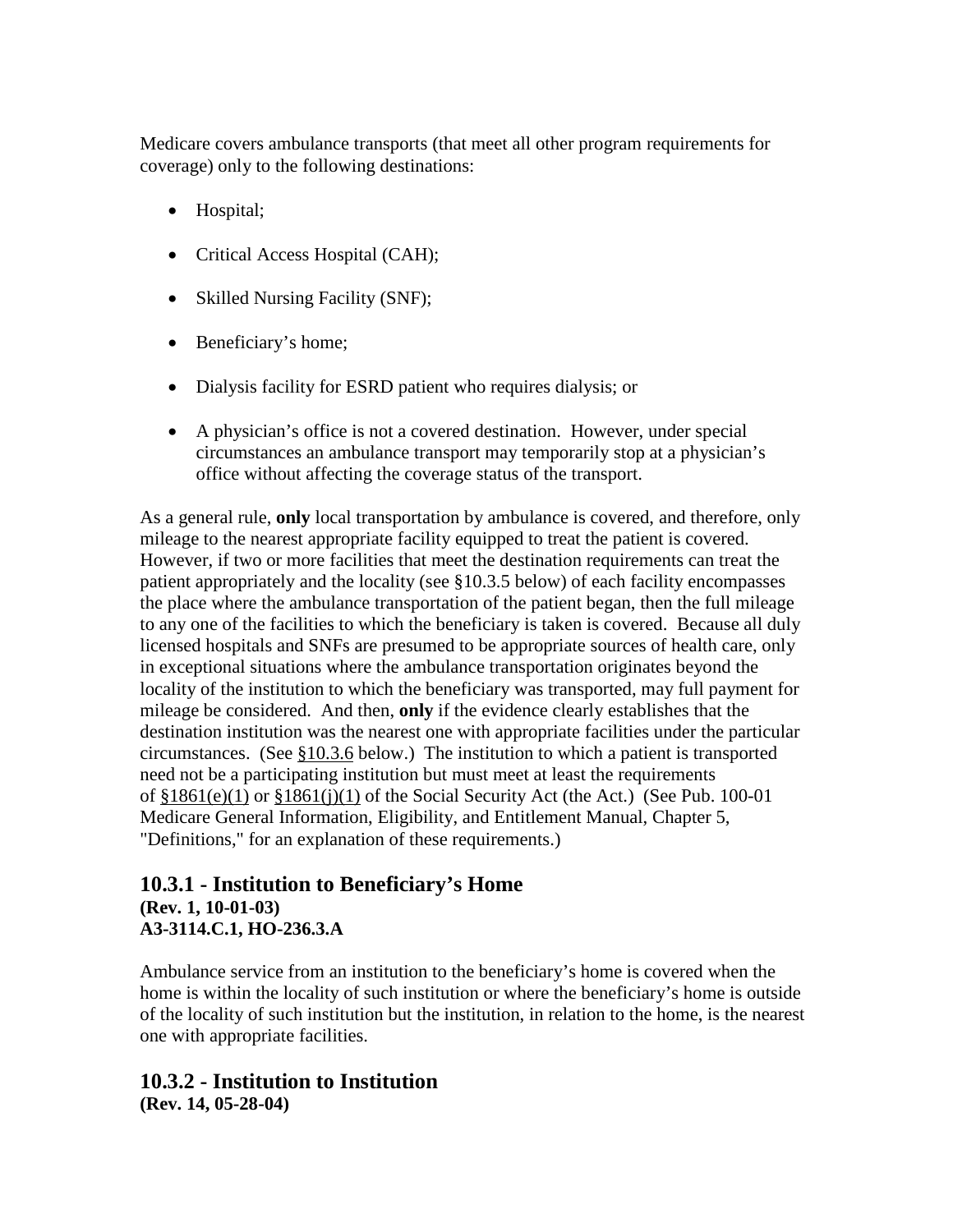## **A3-3114.C.2, HO-236.3.B**

Occasionally, the institution to which the patient is initially taken is found to have inadequate or unavailable facilities to provide the required care, and the patient is then transported to a second institution having appropriate facilities. In such cases, transportation by ambulance to both institutions would be covered to the extent of the mileage to be the nearest institution with appropriate facilities. Responsibility for payment would follow the rules in § 10.3.3. In these cases, transportation from such second institution to the patient's home could be covered if the home is within the locality served by that institution, or the locality served by the first institution to which the patient was taken.

# <span id="page-8-0"></span>**10.3.3 - Separately Payable Ambulance Transport Under Part B versus Patient Transportation that is Covered Under a Packaged Hospital Service**

### **(Rev. 103; Issued: 02-20-09; Effective Date: 01-05-09; Implementation Date: 03- 20-09)**

Transportation of a beneficiary from his or her home, an accident scene, or any other point of origin is covered under Part B as an ambulance service only to the nearest hospital, critical access hospital (CAH), or skilled nursing facility (SNF) that is capable of furnishing the required level and type of care for the beneficiary's illness or injury and only if medical necessity and other program coverage criteria are met.

Medicare-covered ambulance services are paid either as separately billed services, in which case the entity furnishing the ambulance service bills Part B of the program, or as a packaged service, in which case the entity furnishing the ambulance service must seek payment from the provider who is responsible for the beneficiary's care. If either the origin or the destination of the ambulance transport is the beneficiary's home, then the ambulance transport is paid separately by Medicare Part B, and the entity that furnishes the ambulance transport may bill its Medicare carrier or intermediary directly. If both the origin and destination of the ambulance transport are providers, e.g., a hospital, critical access hospital (CAH), skilled nursing facility (SNF), then responsibility for payment for the ambulance transport is determined in accordance with the following sequential criteria.

**NOTE:** These criteria must be applied in sequence as a flow chart and not independently of one another.

1. Provider Numbers:

If the Medicare-assigned provider numbers of the two providers are different, then the ambulance service is separately billable to the program. If the provider number of both providers is the same, then consider criterion 2, "campus".

2. Campus: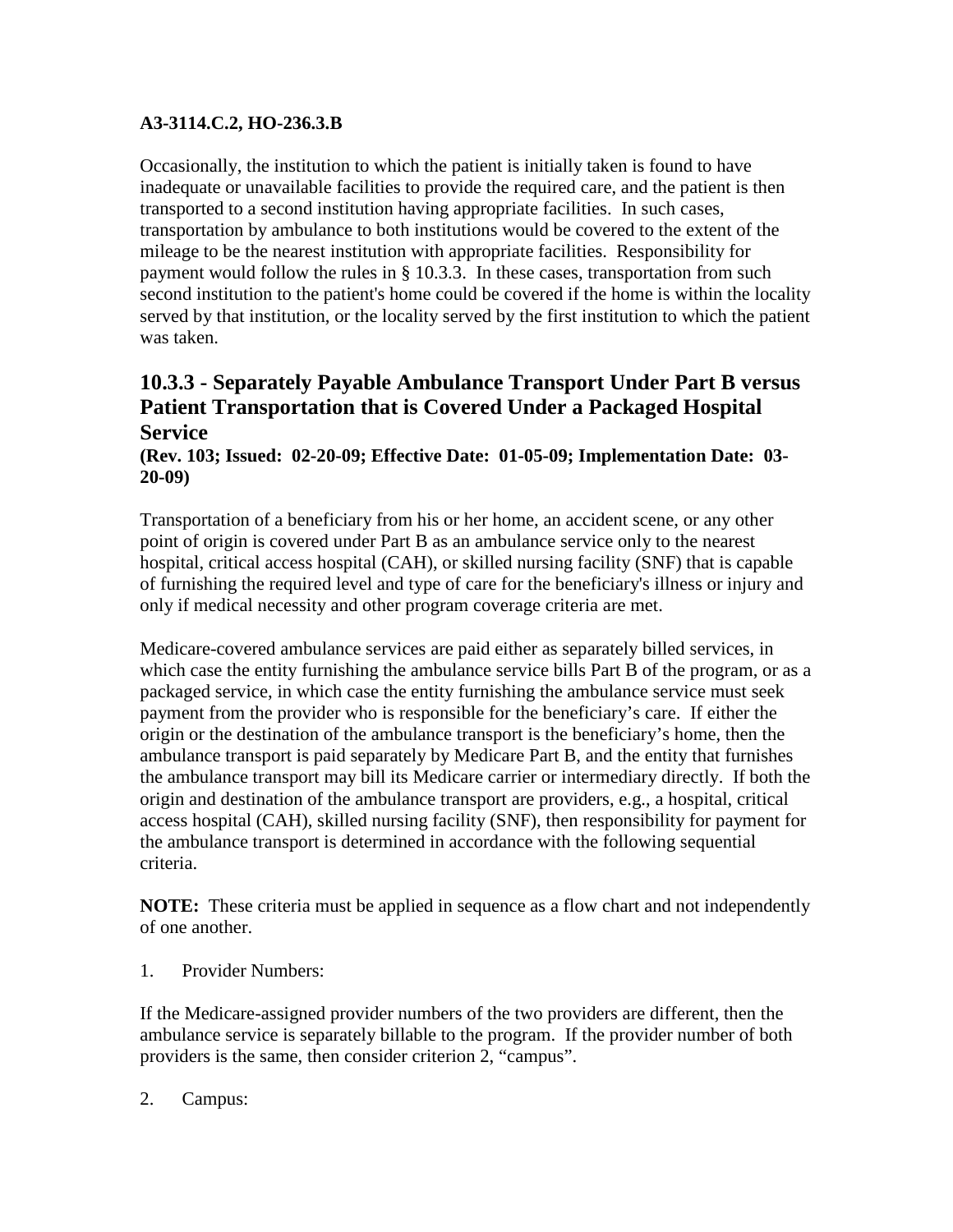Following criterion 1, if the campuses of the two providers (sharing the same provider numbers) are the same, then the transport is not separately billable to the program. In this case the provider is responsible for payment. If the campuses of the two providers are different, then consider criterion 3, "patient status." "Campus" means the physical area immediately adjacent to the provider's main buildings, other areas and structures that are not strictly contiguous to the main buildings, but are located within 250 yards of the main buildings, and any of the other areas determined on an individual case basis by the CMS regional office to be part of the provider's campus.

#### 3. Patient Status: Inpatient vs. Outpatient

Following criteria 1 and 2, if the patient is an inpatient at both providers (i.e., inpatient status both at the origin and at the destination, providers sharing the same provider number but located on different campuses), then the transport is not separately billable. In this case the provider is responsible for payment. All other combinations (i.e., outpatient-to-inpatient, inpatient-to-outpatient, outpatient-to-outpatient) are separately billable to the program.

In the case where the point of origin is not a provider, Part A coverage is not available because, at the time the beneficiary is being transported, the beneficiary is not an inpatient of any provider paid under Part A of the program and ambulance services are excluded from the 3-day preadmission payment window.

The transfer, i.e., the discharge of a beneficiary from one provider with a subsequent admission to another provider, is also payable as a Part B ambulance transport, provided all program coverage criteria are met, because, at the time that the beneficiary is in transit, the beneficiary is not a patient of either provider and not subject to either the inpatient preadmission payment window or outpatient payment packaging requirements. This includes an outpatient transfer from a remote, off-campus emergency department (ER) to becoming an inpatient or outpatient at the main campus hospital, even if the ER is owned and operated by the hospital.

Once a beneficiary is admitted to a hospital, CAH, or SNF, it may be necessary to transport the beneficiary to another hospital or other site temporarily for specialized care while the beneficiary maintains inpatient status with the original provider. This movement of the patient is considered "patient transportation" and is covered as an inpatient hospital or CAH service and as a SNF service when the SNF is furnishing it as a covered SNF service and payment is made under Part A for that service. (If the beneficiary is a resident of a SNF and must be transported by ambulance to receive dialysis or certain other high-end outpatient hospital services, the ambulance transport may be separately payable under Part B.) Because the service is covered and payable as a beneficiary transportation service under Part A, the service cannot be classified and paid for as an ambulance service under Part B. This includes intra-campus transfers between different departments of the same hospital, even where the departments are located in separate buildings. Such intra-campus transfers are not separately payable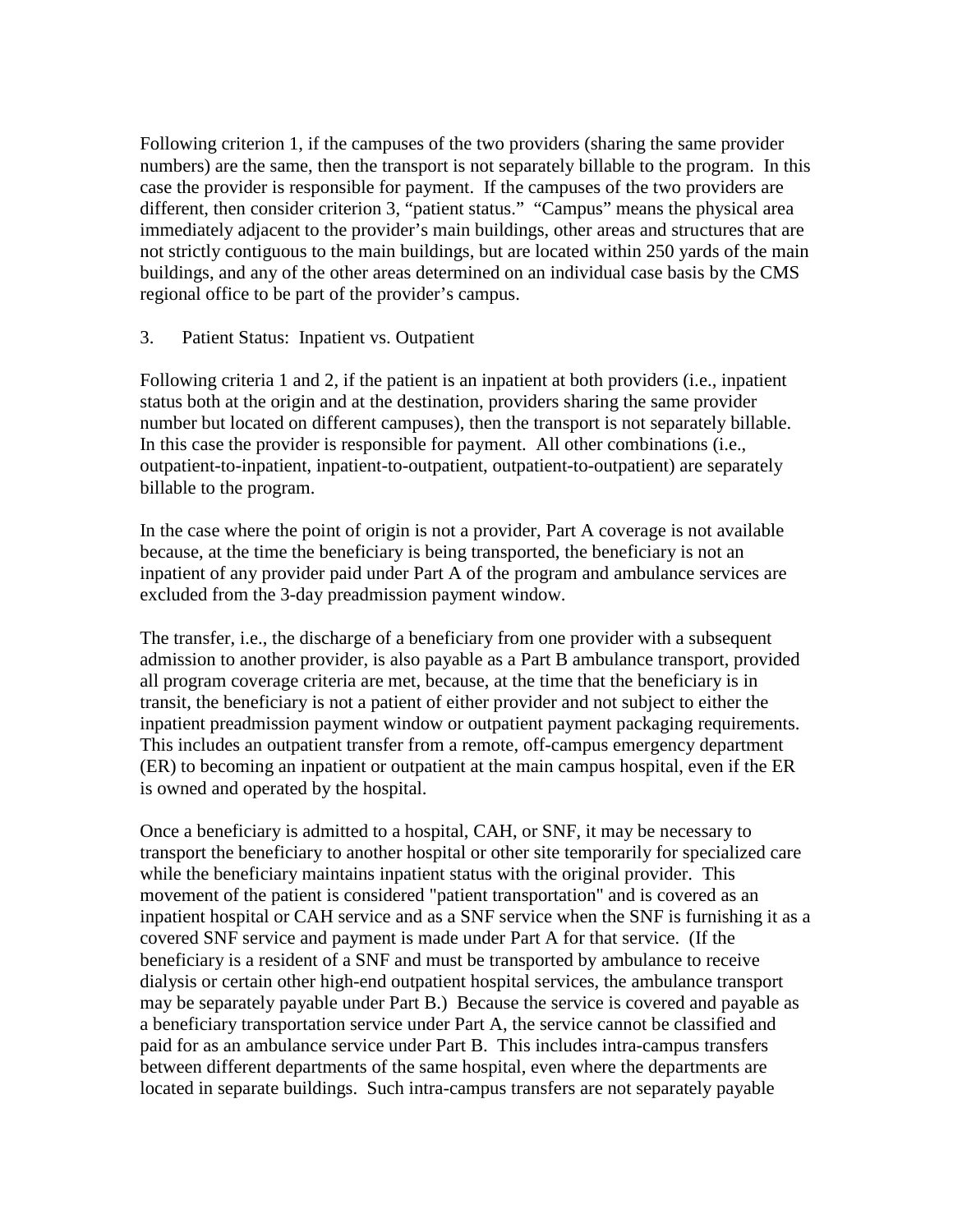under the Part B ambulance benefit. Such costs are accounted for in the same manner as the costs of such a transfer within a single building.

# <span id="page-10-0"></span>**10.3.4 – Transports to and from Medical Services for Beneficiaries who are not Inpatients (Rev. 14, 05-28-04) A3-3114.C.3, HO-236.3.C, AB-00-127, B3-2120.3C**

Ambulance transports to and from a covered destination (i.e., two 1-way trips) furnished to a beneficiary who is not an inpatient of a provider for the purpose of obtaining covered medical services are covered, if all program requirements for coverage are met.

In addition, coverage of ambulance transports to and from a destination under these circumstances is limited to those cases where the transportation of the patient is less costly than bringing the service to the patient. For frequent transports of this kind subject to the contractor's discretion, additional information may be required supporting the need for ambulance services relative to the option of admission to a treatment facility.

Specialized services are covered services that are not available at the facility in which the beneficiary is a patient.

# <span id="page-10-1"></span>**10.3.5 - Locality (Rev. 1, 10-01-03) A3-3114.C.5, HO-236.3.E, B3-2120.3.E**

The term "locality" with respect to ambulance service means the service area surrounding the institution to which individuals normally travel or are expected to travel to receive hospital or skilled nursing services.

**EXAMPLE:** Mr. A becomes ill at home and requires ambulance service to the hospital. The small community in which he lives has a 35-bed hospital. Two large metropolitan hospitals are located some distance from Mr. A's community and both regularly provide hospital services to the community's residents. The community is within the "locality" of both metropolitan hospitals and direct ambulance service to either of these (as well as to the local community hospital) is covered.

# <span id="page-10-2"></span>**10.3.6 - Appropriate Facilities (Rev. 1, 10-01-03) A3-3114.C.6, HO-236.3.F**

The term "appropriate facilities" means that the institution is generally equipped to provide the needed hospital or skilled nursing care for the illness or injury involved. In the case of a hospital, it also means that a physician or a physician specialist is available to provide the necessary care required to treat the patient's condition. However, the fact that a particular physician does or does not have staff privileges in a hospital is not a consideration in determining whether the hospital has appropriate facilities. Thus,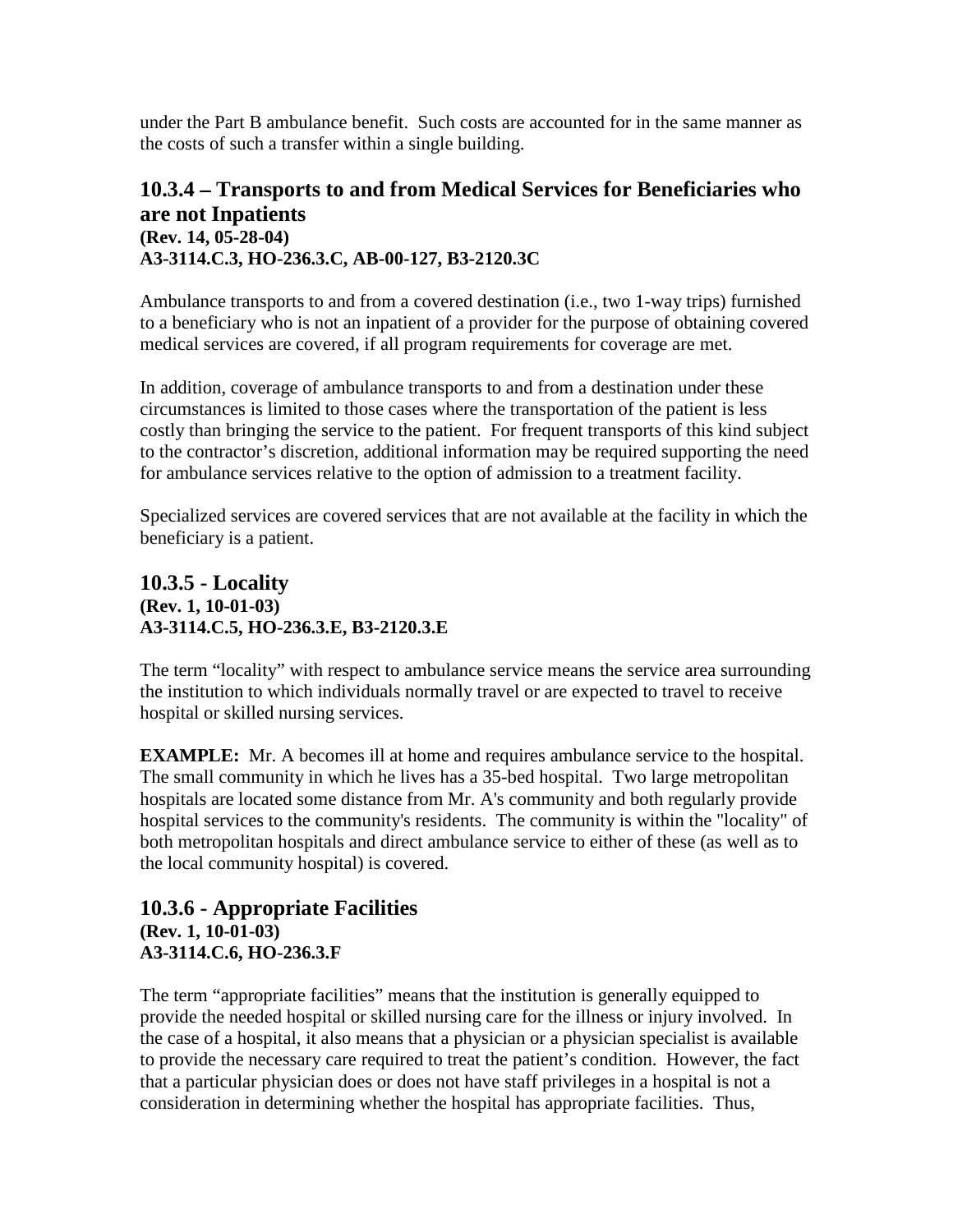ambulance service to a more distant hospital solely to avail a patient of the service of a specific physician or physician specialist does not make the hospital in which the physician has staff privileges the nearest hospital with appropriate facilities.

The fact that a more distant institution is better equipped, either qualitatively or quantitatively, to care for the patient does not warrant a finding that a closer institution does not have "appropriate facilities." Such a finding is warranted, however, if the beneficiary's condition requires a higher level of trauma care or other specialized service available only at the more distant hospital. In addition, a legal impediment barring a patient's admission would permit a finding that the institution did not have "appropriate facilities." For example, the nearest tuberculosis hospital may be in another State and that State's law precludes admission of nonresidents.

An institution is also not considered an appropriate facility if there is no bed available.

The contractor, however, will presume that there are beds available at the local institutions unless the claimant furnished evidence that none of these institutions had a bed available at the time the ambulance service was provided.

**EXAMPLE:** Mr. A becomes ill at home and requires ambulance service to the hospital. The hospitals servicing the community in which he lives are capable of providing general hospital care. However, Mr. A requires immediate kidney dialysis, and the needed equipment is not available in any of these hospitals. The service area of the nearest hospital having dialysis equipment does not encompass the patient's home. Nevertheless, in this case, ambulance service beyond the locality to the hospital with the equipment is covered since it is the nearest one with appropriate facilities.

# <span id="page-11-0"></span>**10.3.7 - Partial Payment (Rev. 1, 10-01-03) A3-3114.C.4, HO-236.3.D**

Where ambulance service exceeds the limits defined in §§10.3 through 10.3.7, above, refer [to §20, item #5](#page-20-1) for instructions on partial payment.

## <span id="page-11-1"></span>**10.3.8 - Ambulance Service to Physician's Office (Rev. 1, 10-01-03) A3-3114.C.7, HO-236.3.G, B3-2130.3.G**

These trips are covered only under the following circumstances:

- The ambulance transport is enroute to a Medicare covered destination as described in [§10.3 ;](#page-6-2) and
- During the transport, the ambulance stops at a physician's office because of the patient's dire need for professional attention, and immediately thereafter, the ambulance continues to the covered destination.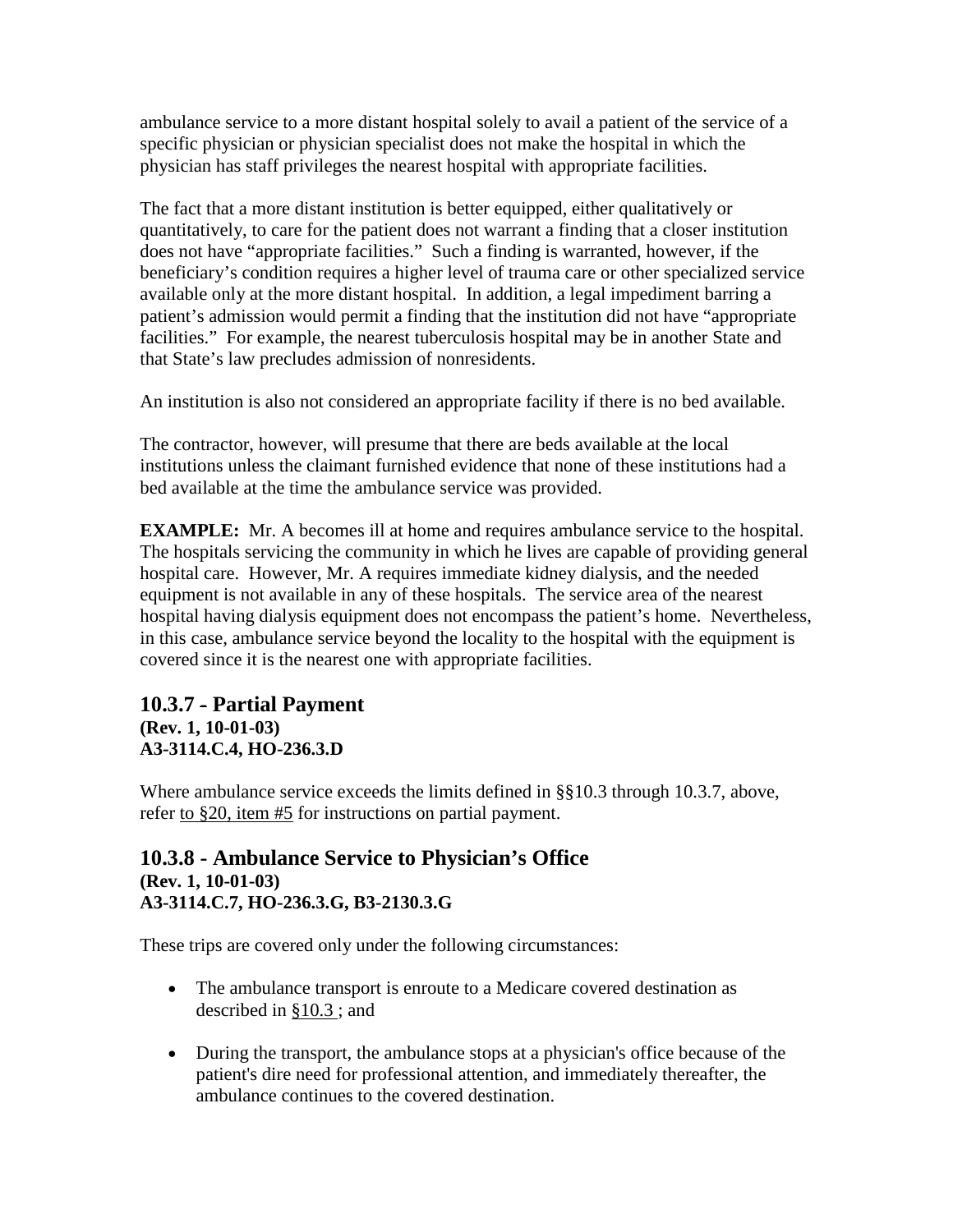In such cases, the patient will be deemed to have been transported directly to a covered destination and payment may be made for a single transport and the entire mileage of the transport, including any additional mileage traveled because of the stop at the physician's office.

# <span id="page-12-0"></span>**10.3.9 - Transportation Requested by Home Health Agency (Rev. 1, 10-01-03) A3-3114.C.8, HO-236.3.H, B3-2130.3.H**

Where a home health agency has a beneficiary transported by ambulance to a hospital or skilled nursing facility to obtain needed medical services not otherwise available to the individual, the trip is covered as a Part B service only if the requirements are met for ambulance transportation from wherever the patient is located (place of origin). Such transportation is not covered as a home health service.

#### <span id="page-12-1"></span>**10.3.10 - Multiple Patient Ambulance Transport (Rev. 103; Issued: 02-20-09; Effective Date: 01-05-09; Implementation Date: 03- 20-09)**

Effective April 1, 2002, if two patients are transported to the same destination simultaneously, for each Medicare beneficiary, Medicare will allow 75 percent of the payment allowance for the base rate applicable to the level of care furnished to that beneficiary plus 50 percent of the total mileage payment allowance for the entire trip.

If three or more patients are transported to the same destination simultaneously, then the payment allowance for the Medicare beneficiary (or each of them) is equal to 60 percent of the base rate applicable to the level of care furnished to the beneficiary. However, a single payment allowance for mileage will be prorated by the number of patients onboard.

This policy applies to both ground and air transports.

#### <span id="page-12-2"></span>**10.4 - Air Ambulance Services (Rev. 103; Issued: 02-20-09; Effective Date: 01-05-09; Implementation Date: 03- 20-09)**

Medically appropriate air ambulance transportation is a covered service regardless of the State or region in which it is rendered. However, contractors approve claims only if the beneficiary's medical condition is such that transportation by either basic or advanced life support ground ambulance is not appropriate.

There are two categories of air ambulance services: fixed wing (airplane) and rotary wing (helicopter) aircraft. The higher operational costs of the two types of aircraft are recognized with two distinct payment amounts for air ambulance mileage. The air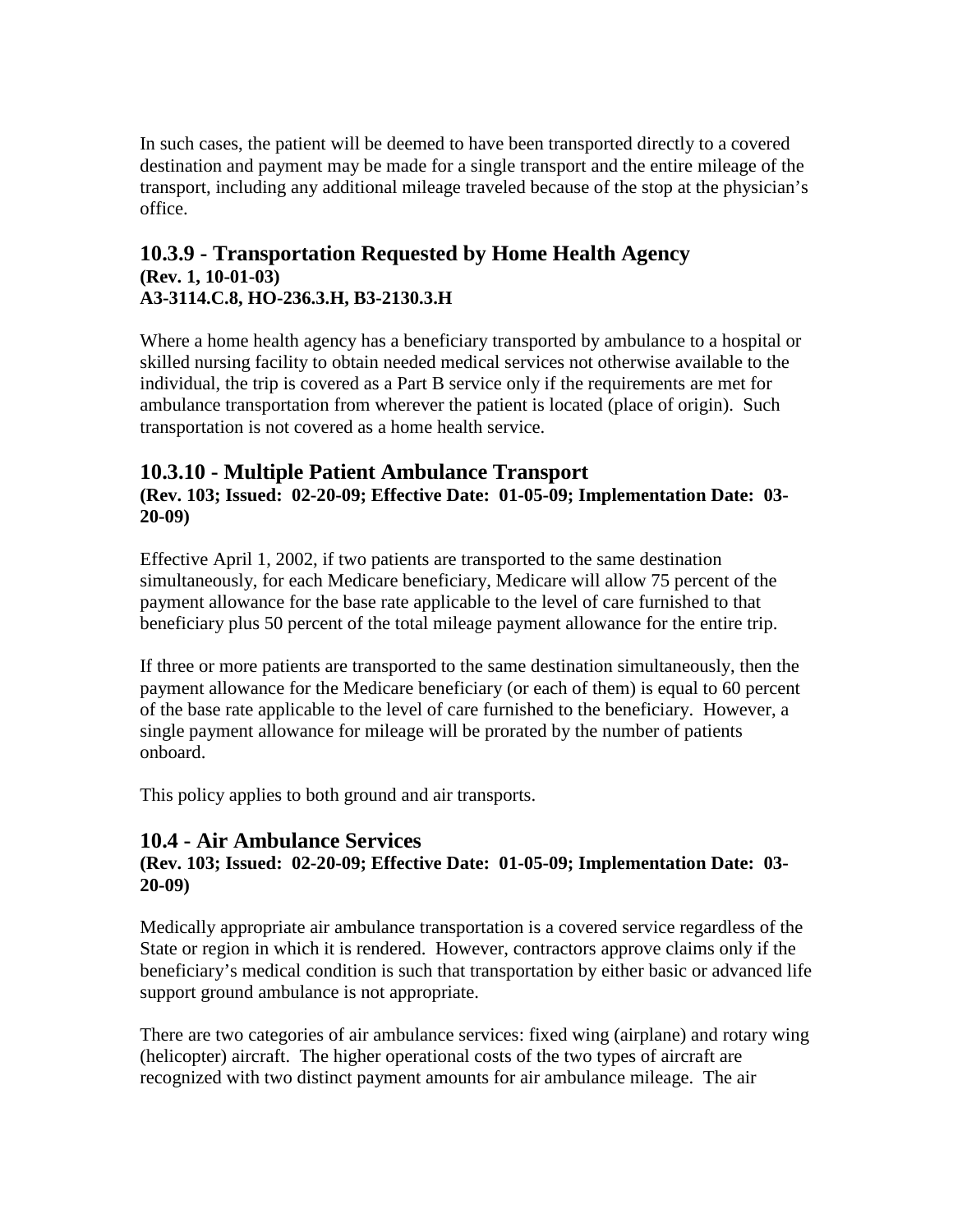ambulance mileage rate is calculated per actual loaded (patient onboard) miles flown and is expressed in statute miles (not nautical miles).

1. Fixed Wing Air Ambulance (FW)

Fixed wing air ambulance is furnished when the beneficiary's medical condition is such that transport by ground ambulance, in whole or in part, is not appropriate. Generally, transport by fixed wing air ambulance may be necessary because the beneficiary's condition requires rapid transport to a treatment facility, and either great distances or other obstacles, e.g., heavy traffic, preclude such rapid delivery to the nearest appropriate facility. Transport by fixed wing air ambulance may also be necessary because the beneficiary is inaccessible by a ground or water ambulance vehicle.

2. Rotary Wing Air Ambulance (RW)

Rotary wing air ambulance is furnished when the beneficiary's medical condition is such that transport by ground ambulance, in whole or in part, is not appropriate. Generally, transport by rotary wing air ambulance may be necessary because the beneficiary's condition requires rapid transport to a treatment facility, and either great distances or other obstacles, e.g., heavy traffic, preclude such rapid delivery to the nearest appropriate facility. Transport by rotary wing air ambulance may also be necessary because the beneficiary is inaccessible by a ground or water ambulance vehicle.

# <span id="page-13-0"></span>**10.4.1 - Coverage Requirements (Rev. 1, 10-01-03) A3-3114.C.11.A, B3-2120.4A**

Air ambulance transportation services, either by means of a helicopter or fixed wing aircraft, may be determined to be covered only if:

- The vehicle and crew requirements described in [§10.1](#page-2-1) are met;
- The beneficiary's medical condition required immediate and rapid ambulance transportation that could not have been provided by ground ambulance; and either
	- 1. The point of pickup is inaccessible by ground vehicle (this condition could be met in Hawaii, Alaska, and in other remote or sparsely populated areas of the continental United States), or
	- 2. Great distances or other obstacles are involved in getting the patient to the nearest hospital with appropriate facilities as described in [§10.4.4.](#page-15-0)

Additionally, Medicare allows payment for an air ambulance service when the air ambulance takes off to pick up a Medicare beneficiary, but the beneficiary is pronounced dead before being loaded onto the ambulance for transport (either before or after the ambulance arrives on the scene). This is provided the air ambulance service would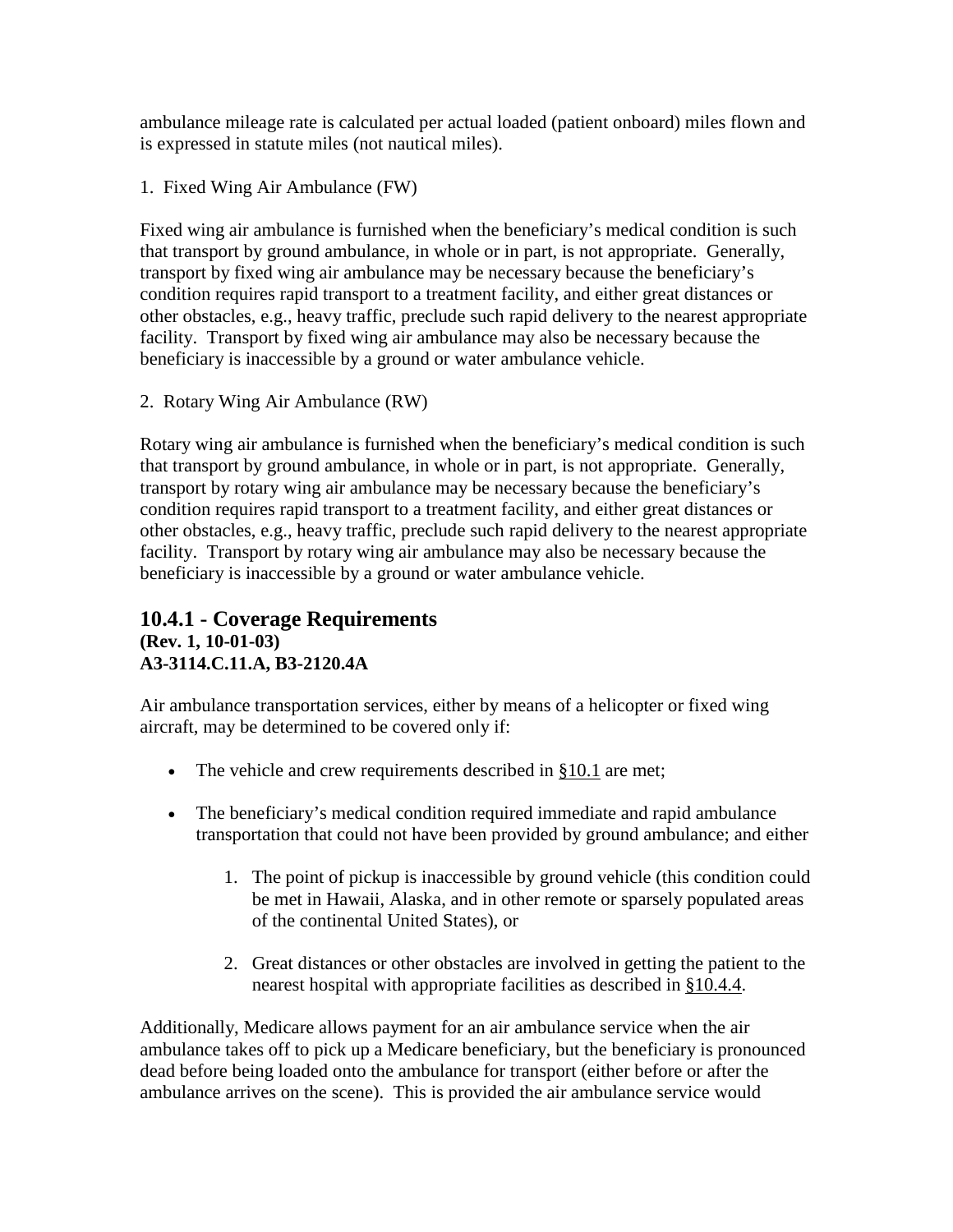otherwise have been medically necessary. In such a circumstance, the allowed amount is the appropriate air base rate, i.e., fixed wing or rotary wing. However, no amount shall be allowed for mileage or for a rural adjustment that would have been allowed had the transport of a living beneficiary or of a beneficiary not yet pronounced dead been completed.

For the purpose of this policy, a pronouncement of death is effective only when made by an individual authorized under State law to make such pronouncements.

This policy also states no amount shall be allowed if the dispatcher received pronouncement of death and had a reasonable opportunity to notify the pilot to abort the flight. Further, no amount shall be allowed if the aircraft has merely taxied but not taken off or, at a controlled airport, has been cleared to take off but not actually taken off.

# <span id="page-14-0"></span>**10.4.2 - Medical Reasonableness**

#### **(Rev. 103; Issued: 02-20-09; Effective Date: 01-05-09; Implementation Date: 03- 20-09)**

Medical reasonableness is only established when the beneficiary's condition is such that the time needed to transport a beneficiary by ground, or the instability of transportation by ground, poses a threat to the beneficiary's survival or seriously endangers the beneficiary's health. Following is an advisory list of examples of cases for which air ambulance could be justified. The list is not inclusive of all situations that justify air transportation, nor is it intended to justify air transportation in all locales in the circumstances listed.

- Intracranial bleeding requiring neurosurgical intervention;
- Cardiogenic shock;
- Burns requiring treatment in a burn center;
- Conditions requiring treatment in a Hyperbaric Oxygen Unit;
- Multiple severe injuries; or
- Life-threatening trauma.

## <span id="page-14-1"></span>**10.4.3 - Time Needed for Ground Transport (Rev. 1, 10-01-03) A3-3114.C.11.C, B3-2120.4.C**

Differing Statewide Emergency Medical Services (EMS) systems determine the amount and level of basic and advanced life support ground transportation available. However, there are very limited emergency cases where ground transportation is available but the time required to transport the patient by ground as opposed to air endangers the beneficiary's life or health. As a general guideline, when it would take a ground ambulance 30-60 minutes or more to transport a beneficiary whose medical condition at the time of pick-up required immediate and rapid transport due to the nature and/or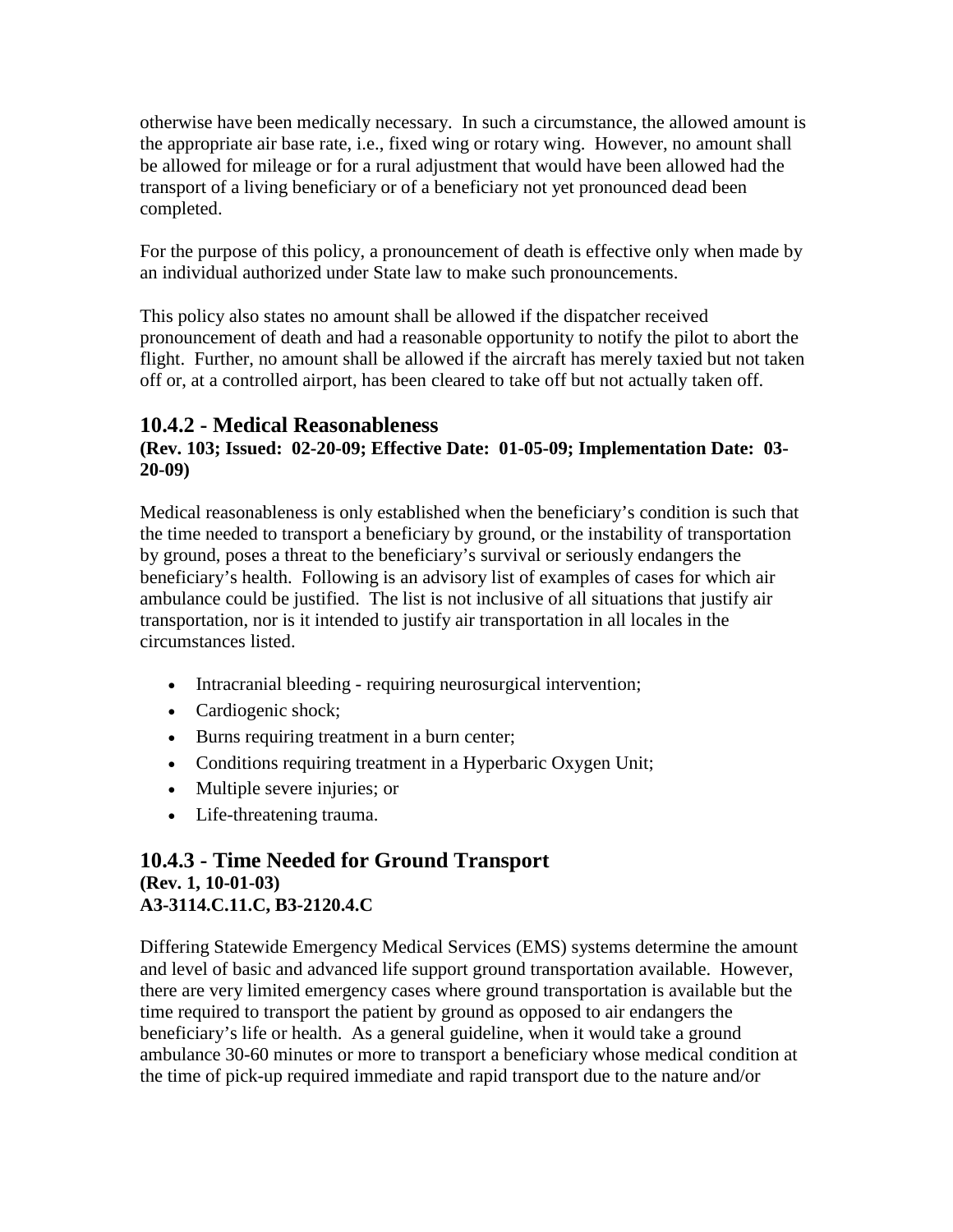severity of the beneficiary's illness/injury, contractors should consider air transportation to be appropriate.

# <span id="page-15-0"></span>**10.4.4 - Hospital to Hospital Transport (Rev. 1, 10-01-03) A3-3114.C.11.E, B3-2120.4.E**

Air ambulance transport is covered for transfer of a patient from one hospital to another if the medical appropriateness criteria are met, that is, transportation by ground ambulance would endanger the beneficiary's health and the transferring hospital does not have adequate facilities to provide the medical services needed by the patient. Examples of such specialized medical services that are generally not available at all type of facilities may include but are not limited to: burn care, cardiac care, trauma care, and critical care. A patient transported from one hospital to another hospital is covered only if the hospital to which the patient is transferred is the nearest one with appropriate facilities. Coverage is not available for transport from a hospital capable of treating the patient because the patient and/or the patient's family prefer a specific hospital or physician.

# <span id="page-15-1"></span>**10.4.5 - Special Coverage Rule (Rev. 1, 10-01-03) A3-3114.C.11.F, B3-2120.4.F**

Air ambulance services are not covered for transport to a facility that is not an acute care hospital, such as a nursing facility, physician's office, or a beneficiary's home.

# <span id="page-15-2"></span>**10.4.6 - Special Payment Limitations (Rev. 133, Issued: 10-22-10, Effective: 01-01-11, Implementation: 01-03-11)**

If a determination is made to order transport by air ambulance, but ground ambulance transport would have sufficed, payment for the air ambulance transport is based on the amount payable for ground ambulance transport.

If the air transport was medically appropriate (that is, ground transportation was contraindicated, and the beneficiary required air transport to a hospital), but the beneficiary could have been treated at a hospital nearer than the one to which they were transported, the air transport payment is limited to the rate for the distance from the point of pickup to that nearer hospital.

# <span id="page-15-3"></span>**10.4.7 - Documentation**

### **(Rev. 103; Issued: 02-20-09; Effective Date: 01-05-09; Implementation Date: 03- 20-09)**

In order to determine the medical appropriateness of air ambulance services the contractor may request that documentation be submitted that indicates the air ambulance services are reasonable and necessary to treat the beneficiary's life-threatening condition.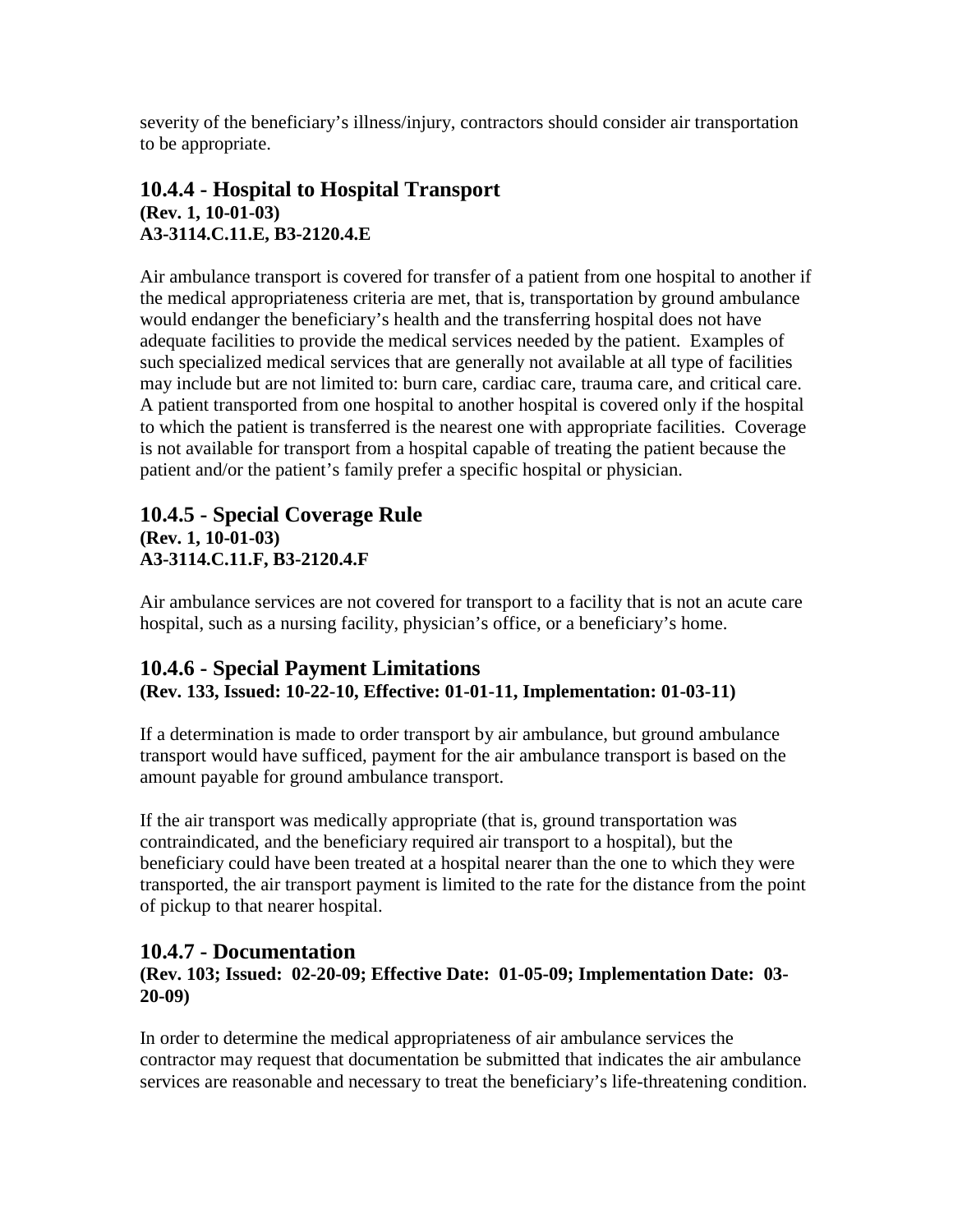The contractor's medical staff may consider reviewing all claims for air ambulance services.

# <span id="page-16-0"></span>**10.4.8 - Air Ambulance Transports Canceled Due to Weather or Other Circumstances Beyond the Pilot's Control (Rev. 1, 10-01-03)**

The chart below shows the Medicare payment determination for various air ambulance scenarios in which the flight is aborted due to bad weather, or other circumstance beyond the pilot's control.

| <b>Air Ambulance Scenarios: Aborted Flights</b>                                                                |                                                              |  |  |
|----------------------------------------------------------------------------------------------------------------|--------------------------------------------------------------|--|--|
| <b>Aborted Flight Scenario</b>                                                                                 | <b>Medicare Payment Determination</b>                        |  |  |
| Any time before the beneficiary is loaded<br>onboard (i.e., prior to or after take-off to<br>point-of-pickup.) | None.                                                        |  |  |
| Transport after the beneficiary is loaded<br>onboard.                                                          | Appropriate air base rate, mileage, and<br>rural adjustment. |  |  |

# <span id="page-16-1"></span>**10.4.9 - Effect of Beneficiary Death on Program Payment for Air Ambulance Transports**

# <span id="page-16-2"></span>**(Rev. 103; Issued: 02-20-09; Effective Date: 01-05-09; Implementation Date: 03- 20-09)**

Because the Medicare ambulance benefit is a transport benefit, if no transport of a Medicare beneficiary occurs, then there is no Medicare-covered service. In general, if the beneficiary dies before being transported, then no Medicare payment may be made. Thus, in a situation where the beneficiary dies, whether any payment under the Medicare ambulance benefit may be made depends on the time at which the beneficiary is pronounced dead by an individual authorized by the State to make such pronouncements.

The chart below shows the Medicare payment determination for various air ambulance scenarios in which the beneficiary dies. In each case, the assumption is that the ambulance transport would have otherwise been medically necessary. If the flight is aborted for other reasons, such as bad weather, the Medicare payment determination is based on whether the beneficiary was onboard the air ambulance.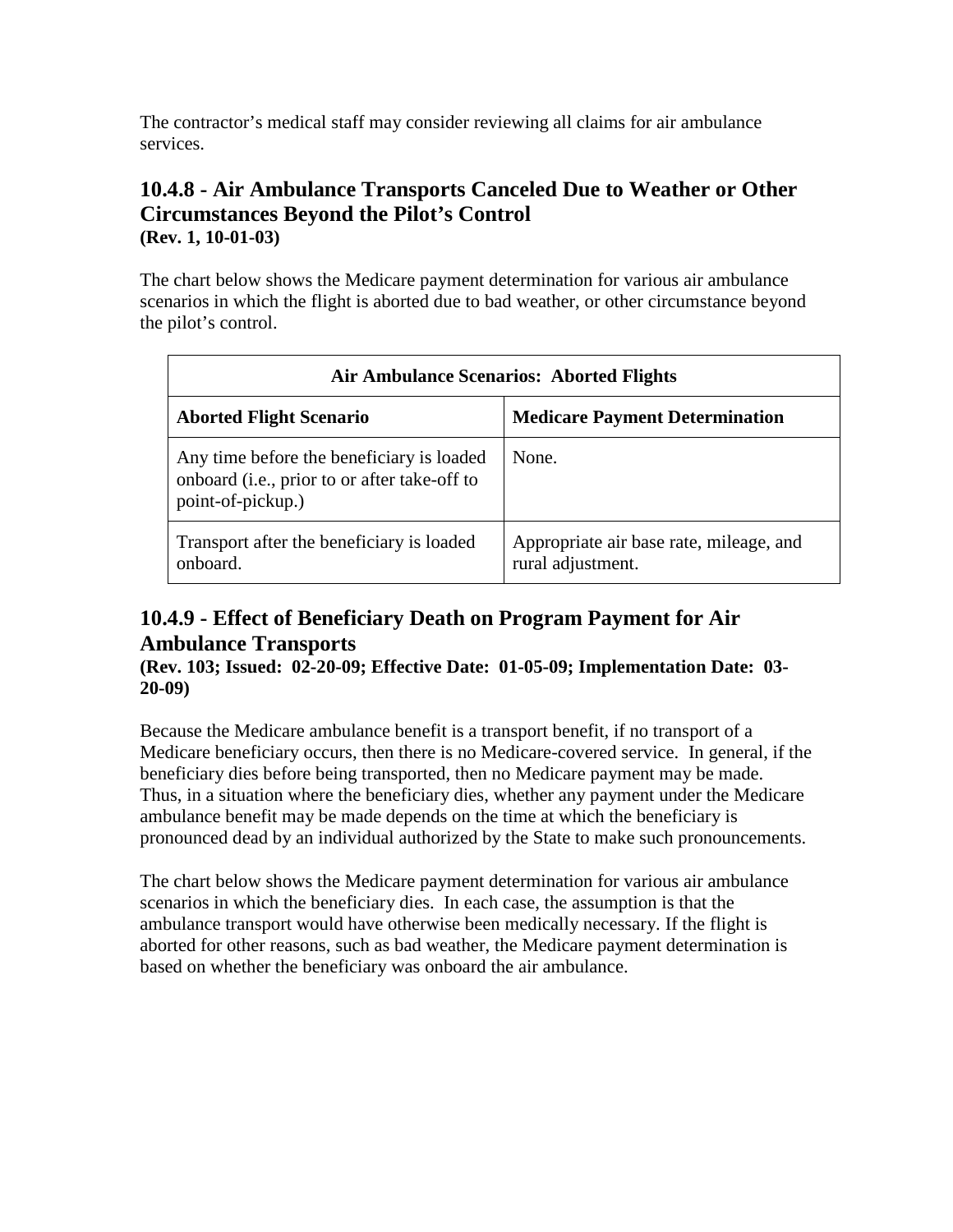| <b>Air Ambulance Scenarios: Beneficiary Death</b>                                                      |                                                                                                                                                                                                    |  |
|--------------------------------------------------------------------------------------------------------|----------------------------------------------------------------------------------------------------------------------------------------------------------------------------------------------------|--|
| <b>Time of Death Pronouncement</b>                                                                     | <b>Medicare Payment</b><br><b>Determination</b>                                                                                                                                                    |  |
| Prior to take off to point-of-pickup<br>with notice to dispatcher and time to<br>abort the flight.     | None.<br><b>NOTE:</b> This scenario includes<br>situations in which the air<br>ambulance has taxied to the<br>runway, and/or has been cleared for<br>take off, but has not actually taken<br>off.) |  |
| After take off to point-of-pickup, but<br>before the beneficiary is loaded.                            | Appropriate air base rate with no<br>mileage or rural adjustment; use the<br>QL modifier when submitting the<br>claim.                                                                             |  |
| After the beneficiary is loaded<br>onboard, but prior to or upon arrival<br>at the receiving facility. | As if the beneficiary had not died.                                                                                                                                                                |  |

# <span id="page-17-0"></span>**10.5 - Joint Responses**

**(Rev. 125, Issued 05-14-10, Effective: 01-04-10, Implementation: 06-15-10)**

# **A. BLS/ALS Joint Responses**

In situations where a BLS entity provides the transport of the beneficiary and an ALS entity provides a service that meets the fee schedule definition of an ALS intervention (e.g., ALS assessment, Paramedic Intercept services, etc.), the BLS supplier may bill Medicare the ALS rate provided that a written agreement between the BLS and ALS entities exists prior to submitting the Medicare claim. Providers/suppliers must provide a copy of the agreement or other such evidence (e.g., signed attestation) as determined by **their intermediary or carrier upon request.** Contractors must refer any issues that cannot be resolved to the regional office.

Medicare does not regulate the compensation between the BLS entity and the ALS entity. If there is no agreement between the BLS ambulance supplier and the ALS entity furnishing the service, then only the BLS level of payment may be made. In this situation, the ALS entity's services are not covered, and the beneficiary is liable for the expense of the ALS services to the extent that these services are beyond the scope of the BLS level of payment.

# **B. Ground to Air Ambulance Transports**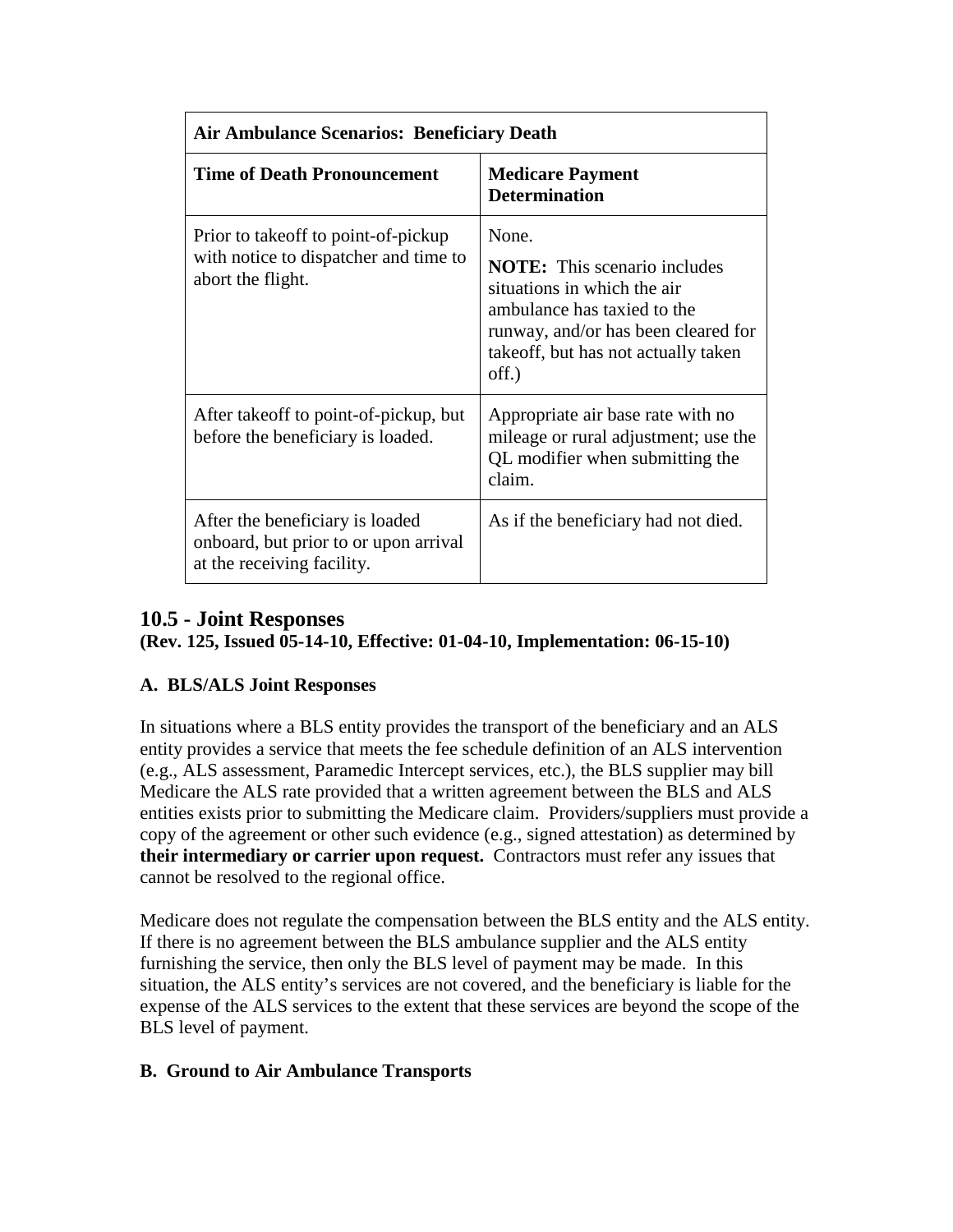When a beneficiary is transported by ground ambulance and transferred to an air ambulance, the ground ambulance may bill Medicare for the level of service provided and mileage from the point of pickup to the point of transfer to the air ambulance.

### <span id="page-18-0"></span>**20 - Coverage Guidelines for Ambulance Service Claims (Rev. 103; Issued: 02-20-09; Effective Date: 01-05-09; Implementation Date: 03- 20-09)**

Payment may be made for expenses incurred by a patient for ambulance service provided conditions l, 2, and 3 in the left-hand column have been met. The right-hand column indicates the documentation needed to establish that the condition has been met.

| <b>Conditions</b>                                                                                                                    | <b>Review Action</b>                                                                                                                   |  |  |
|--------------------------------------------------------------------------------------------------------------------------------------|----------------------------------------------------------------------------------------------------------------------------------------|--|--|
| 1. Patient was transported by<br>an approved supplier of<br>ambulance services.                                                      | 1. Ambulance suppliers are explained in greater detail<br>in $$10.1.3$                                                                 |  |  |
| 2. The patient was suffering<br>from an illness or injury,<br>which contraindicated<br>transportation by other<br>means. $(\S 10.2)$ | 2. (a) The contractor presumes the requirement was met if<br>the submitted documentation indicates that the patient:                   |  |  |
|                                                                                                                                      | Was transported in an emergency situation, e.g., as<br>$\bullet$<br>a result of an accident, injury or acute illness, or               |  |  |
|                                                                                                                                      | Needed to be restrained to prevent injury to the<br>beneficiary or others; or                                                          |  |  |
|                                                                                                                                      | Was unconscious or in shock; or                                                                                                        |  |  |
|                                                                                                                                      | Required oxygen or other emergency treatment<br>$\bullet$<br>during transport to the nearest appropriate facility;<br>or               |  |  |
|                                                                                                                                      | Exhibits signs and symptoms of acute respiratory<br>٠<br>distress or cardiac distress such as shortness of<br>breath or chest pain; or |  |  |
|                                                                                                                                      | Exhibits signs and symptoms that indicate the<br>$\bullet$<br>possibility of acute stroke; or                                          |  |  |
|                                                                                                                                      | Had to remain immobile because of a fracture that<br>$\bullet$<br>had not been set or the possibility of a fracture; or                |  |  |
|                                                                                                                                      | Was experiencing severe hemorrhage; or                                                                                                 |  |  |

- Could be moved only by stretcher; or
- Was bed-confined before and after the ambulance trip.
- (b)

In the absence of any of the conditions listed in (a) above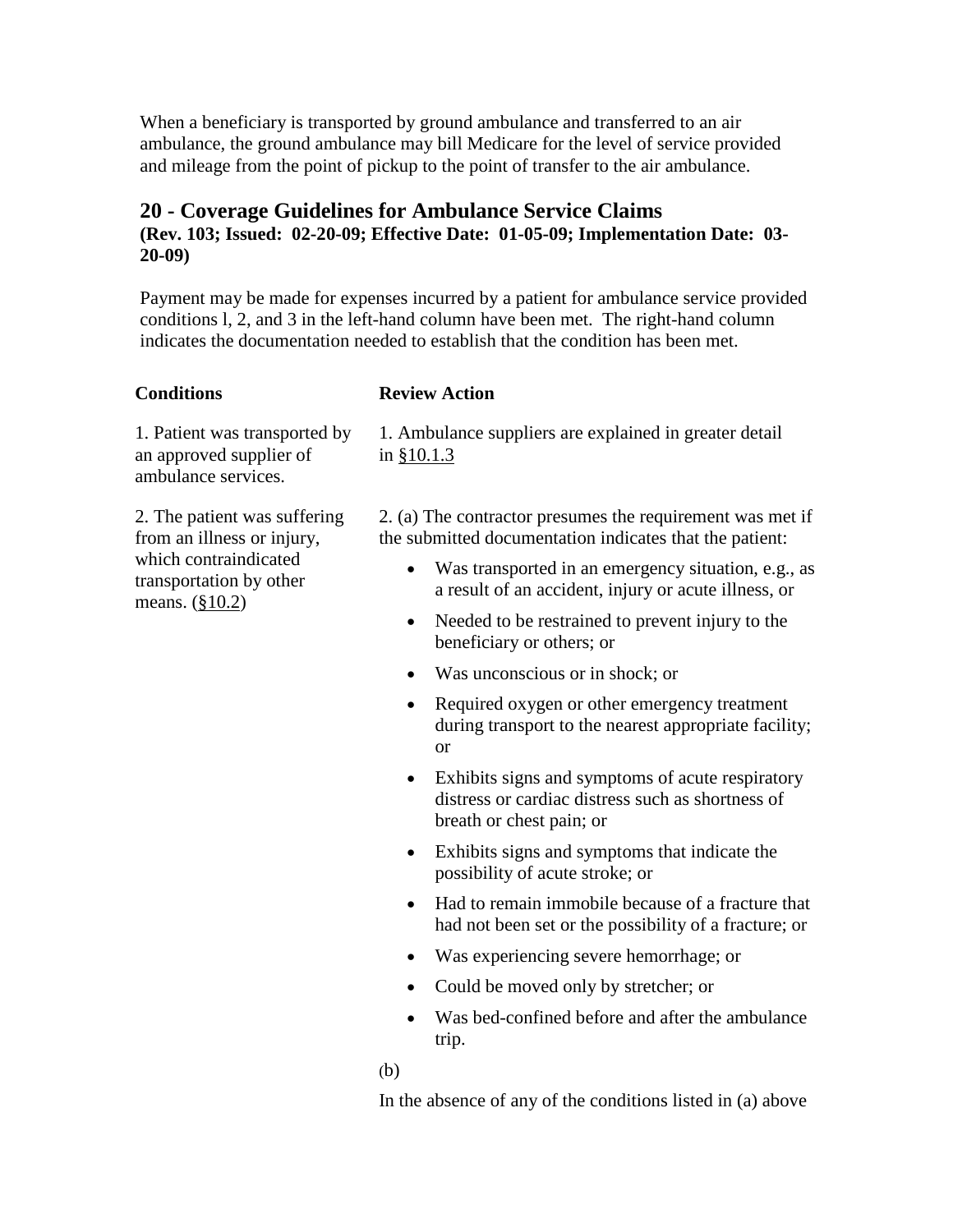|                                                                                                                                                                                           | medical need where the evidence indicates the existence<br>of the circumstances listed below:                                                           |  |
|-------------------------------------------------------------------------------------------------------------------------------------------------------------------------------------------|---------------------------------------------------------------------------------------------------------------------------------------------------------|--|
|                                                                                                                                                                                           | (i) Patient's condition would not ordinarily require<br>movement by stretcher, or                                                                       |  |
|                                                                                                                                                                                           | (ii) The individual was not admitted as a hospital inpatient<br>(except in accident cases), or                                                          |  |
|                                                                                                                                                                                           | (iii) The ambulance was used solely because other means<br>of transportation were unavailable, or                                                       |  |
|                                                                                                                                                                                           | (iv) The individual merely needed assistance in getting<br>from his room or home to a vehicle.                                                          |  |
|                                                                                                                                                                                           | (c) Where the information indicates a situation not listed<br>in $2(a)$ or $2(b)$ above, refer the case to your supervisor.                             |  |
| 3. The patient was<br>transported from and to<br>points listed below.<br>(a) From patient's residence<br>(or other place where need<br>arose) to hospital or skilled<br>nursing facility. | 3. Claims should show the ZIP Code of the point of<br>pickup.                                                                                           |  |
|                                                                                                                                                                                           | (a)                                                                                                                                                     |  |
|                                                                                                                                                                                           | i. Condition met if trip began within the institution's<br>service area as shown in the carrier's locality guide.                                       |  |
|                                                                                                                                                                                           | ii. Condition met where the trip began outside the<br>institution's service area if the institution was the nearest<br>one with appropriate facilities. |  |

additional documentation should be obtained to establish

**NOTE:** A patient's residence is the place where he or she makes his/her home and dwells permanently, or for an extended period of time. A skilled nursing facility is one, which is listed in the Directory of Medical Facilities as a participating SNF or as an institution which meets  $$1861(j)(1)$  of the Act.

**NOTE:** A claim for ambulance service to a participating hospital or skilled nursing facility should not be denied on the grounds that there is a nearer nonparticipating institution having appropriate facilities.

| (b) Skilled nursing facility to<br>a hospital or hospital to a<br>skilled nursing facility. | (b)                                                                                                                                                                                 |  |
|---------------------------------------------------------------------------------------------|-------------------------------------------------------------------------------------------------------------------------------------------------------------------------------------|--|
|                                                                                             | (i) Condition met if the ZIP Code of the pickup point is<br>within the service area of the destination as shown in the<br>carrier's locality guide.                                 |  |
|                                                                                             | (ii) Condition met where the ZIP Code of the pickup point<br>is outside the service area of the destination if the<br>destination institution was the nearest appropriate facility. |  |
| (c) Hospital to hospital or<br>skilled nursing facility to<br>skilled nursing facility.     | (c) Condition met if the discharging institution was not an<br>appropriate facility and the admitting institution was the<br>nearest appropriate facility.                          |  |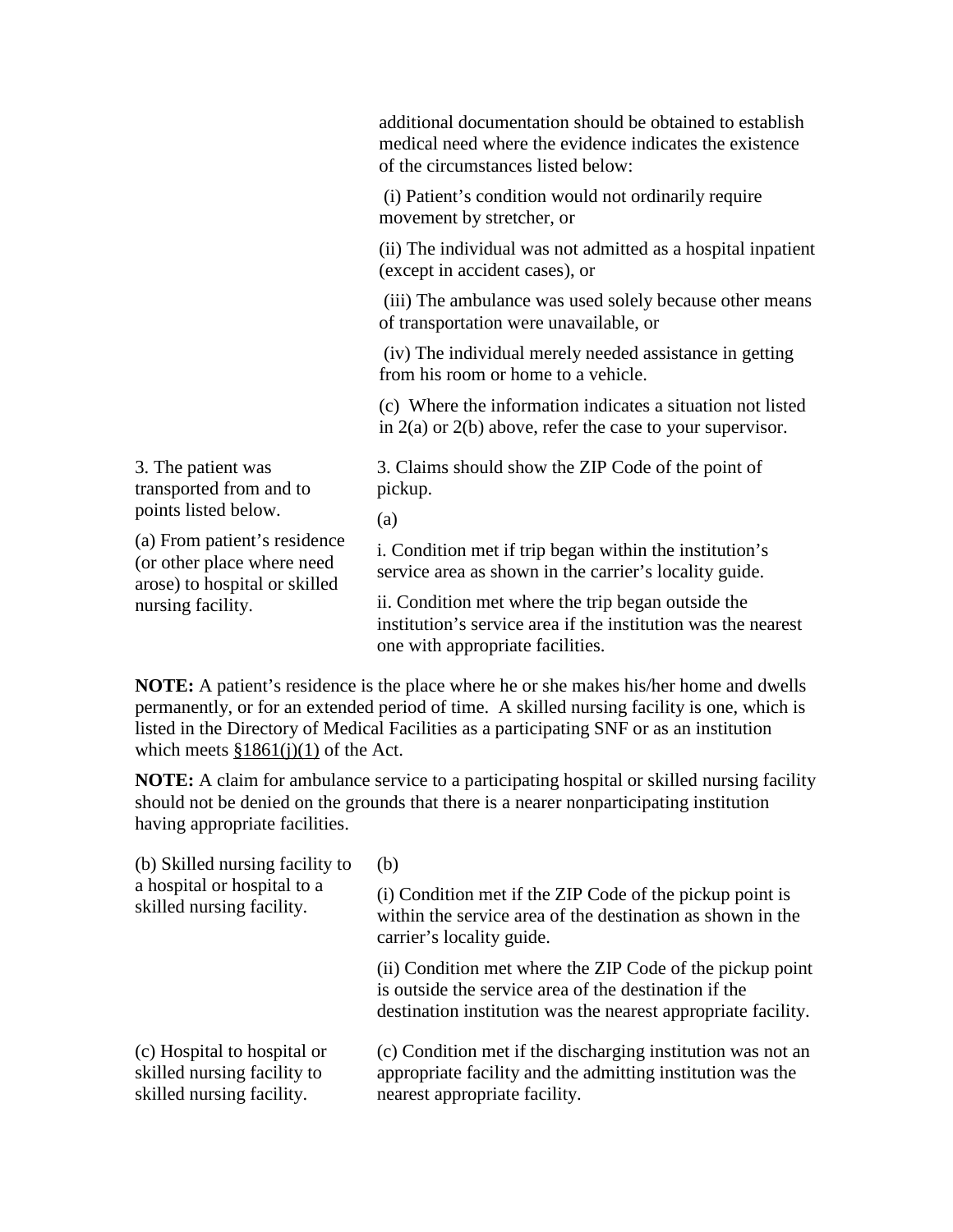| (d) From a hospital or skilled<br>nursing facility to patient's<br>residence.                                                                              | (d)                                                                                                                                                                                                     |  |
|------------------------------------------------------------------------------------------------------------------------------------------------------------|---------------------------------------------------------------------------------------------------------------------------------------------------------------------------------------------------------|--|
|                                                                                                                                                            | (i) Condition met if patient's residence is within the<br>institution's service area as shown in the carrier's locality<br>guide.                                                                       |  |
|                                                                                                                                                            | (ii) Condition met where the patient's residence is outside<br>the institution's service area if the institution was the<br>nearest appropriate facility.                                               |  |
| (e) Round trip for hospital or<br>participating skilled nursing<br>facility inpatients to the<br>nearest hospital or<br>nonhospital treatment<br>facility. | (e) Condition met if the reasonable and necessary<br>diagnostic or therapeutic service required by patient's<br>condition is not available at the institution where the<br>beneficiary is an inpatient. |  |

**NOTE:** Ambulance service to a physician's office or a physician-directed clinic is not covered. See [§10.3.8](#page-11-0) above, where a stop is made at a physician's office en route to a hospital and  $\sqrt[3]{10.3.3}$  for additional exceptions.)

| 4. Ambulance services                                                                                                                                                         | 4. (a) The foreign hospitalization has been determined to                                                                                                                                                                                                                                                                                                                                                              |  |
|-------------------------------------------------------------------------------------------------------------------------------------------------------------------------------|------------------------------------------------------------------------------------------------------------------------------------------------------------------------------------------------------------------------------------------------------------------------------------------------------------------------------------------------------------------------------------------------------------------------|--|
| involving hospital admissions                                                                                                                                                 | be covered; and                                                                                                                                                                                                                                                                                                                                                                                                        |  |
| in Canada or Mexico are<br>covered (Medicare Claims<br>Processing Manual, Chapter 1,<br>"General Billing"<br>Requirements, "§10.1.3.) if the<br>following conditions are met: | (b) The ambulance service meets the coverage<br>requirements set forth in $\S$ §10-10.3. If the foreign<br>hospitalization has been determined to be covered on the<br>basis of emergency services (See the Medicare Claims<br>Processing Manual, Chapter 1, "General Billing<br>Requirements," $§10.1.3$ ), the necessity requirement<br>$(\S10.2)$ and the destination requirement $(\S10.3)$ are<br>considered met. |  |
| 5. The carrier will make partial                                                                                                                                              | $5 \& 6$ (a) From the pickup point to the nearest                                                                                                                                                                                                                                                                                                                                                                      |  |
| payment for otherwise covered                                                                                                                                                 | appropriate facility, or                                                                                                                                                                                                                                                                                                                                                                                               |  |
| ambulance service, which<br>exceeded limits defined in item<br>6. The carrier will base the<br>payment on the amount<br>payable had the patient been<br>transported:          | $5 & 6$ (b) From the nearest appropriate facility to the<br>beneficiary's residence where he or she is being returned<br>home from a distant institution.                                                                                                                                                                                                                                                              |  |

## <span id="page-20-1"></span><span id="page-20-0"></span>**20.1 - Mandatory Assignment Requirements (Rev. 1, 10-01-03)**

When an ambulance provider/supplier, or a third party under contract with the provider/supplier, furnishes a Medicare-covered ambulance service to a Medicare beneficiary and the service is not statutorily excluded under the particular circumstances,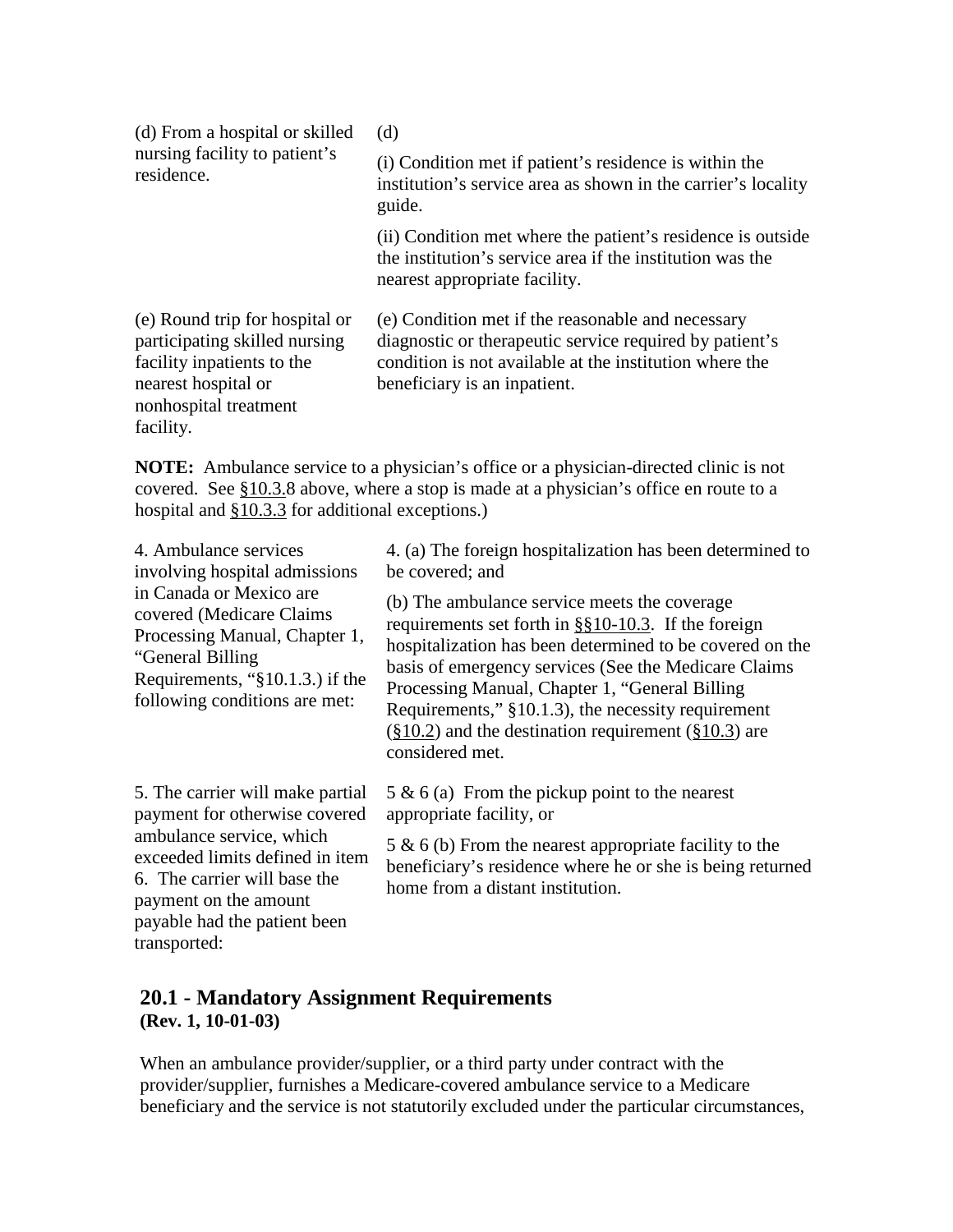the provider/supplier must submit a claim to Medicare and accept assignment of the beneficiary's right to payment from Medicare.

# <span id="page-21-0"></span>**20.1.1 - Managed Care Providers/Suppliers**

### **(Rev. 103; Issued: 02-20-09; Effective Date: 01-05-09; Implementation Date: 03- 20-09)**

Mandatory assignment for ambulance services, in effect with the implementation of the ambulance fee schedule, applies to ambulance providers/suppliers under managed care as well as under fee-for-service. The ambulance fee schedule is effective for claims with a date of service on or after April 1, 2002.

Any provider or supplier without a contract establishing payment amounts for services provided to a beneficiary enrolled in a Medicare Advantage (MA) coordinated care plan or MA private fee-for-service plan must accept, as payment in full, the amounts that they could collect if the beneficiary were enrolled in original Medicare. The provider or supplier can collect from the MA plan enrollee the cost-sharing amount required under the MA plan, and collect the remainder from the MA organization.

# <span id="page-21-1"></span>**20.1.2 - Beneficiary Signature Requirements (Rev. 190, Issued: 07-11-14, Effective: 08-12-14, Implementation: 08-12-14)**

Medicare requires the signature of the beneficiary, or that of his or her representative, for both the purpose of accepting assignment and submitting a claim to Medicare. If the beneficiary is unable to sign because of a mental or physical condition, the following individuals may sign the claim form on behalf of the beneficiary:

- (1) The beneficiary's legal guardian.
- (2) A relative or other person who receives social security or other governmental benefits on behalf of the beneficiary.
- (3) A relative or other person who arranges for the beneficiary's treatment or exercises other responsibility for his or her affairs.
- (4) A representative of an agency or institution that did not furnish the services for which payment is claimed, but furnished other care, services, or assistance to the beneficiary.
- (5) A representative of the provider or of the nonparticipating hospital claiming payment for services it has furnished, if the provider or nonparticipating hospital is unable to have the claim signed in accordance with 42 CFR 424.36(b)  $(1 – 4)$ .
- (6) A representative of the ambulance provider or supplier who is present during an emergency and/or nonemergency transport, provided that the ambulance provider or supplier maintains certain documentation in its records for at least 4 years from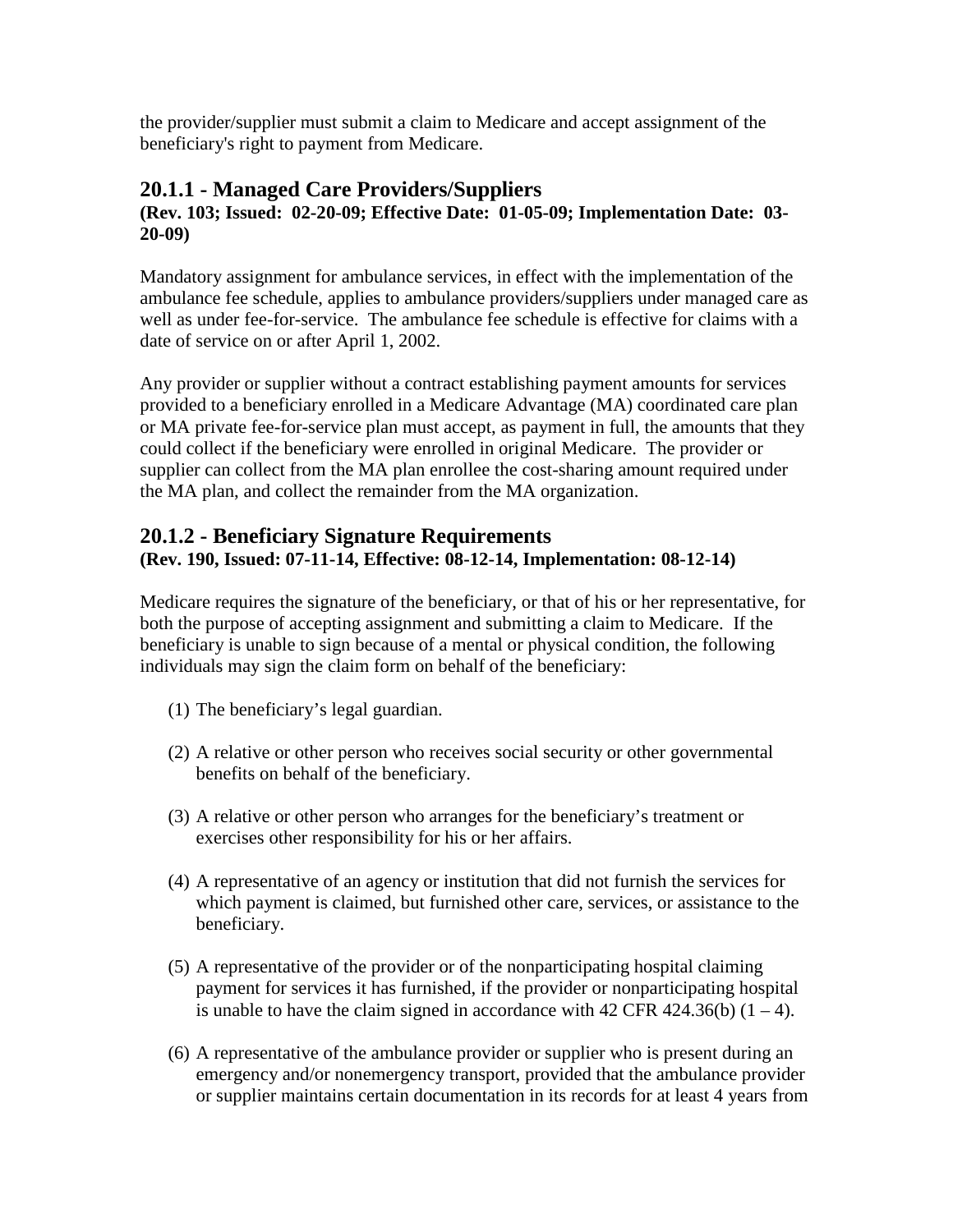the date of service. A provider/supplier (or his/her employee) cannot request payment for services furnished except under circumstances fully documented to show that the beneficiary is unable to sign and that there is no other person who could sign.

Medicare does not require that the signature to authorize claim submission be obtained at the time of transport for the purpose of accepting assignment of Medicare payment for ambulance benefits. When a provider/supplier is unable to obtain the signature of the beneficiary, or that of his or her representative, at the time of transport, it may obtain this signature any time prior to submitting the claim to Medicare for payment. (**Note:** there is a 12 month period for filing a Medicare claim, depending upon the date of service.)

If the beneficiary/representative refuses to authorize the submission of a claim, including a refusal to furnish an authorizing signature, then the ambulance provider/supplier may not bill Medicare, but may bill the beneficiary (or his or her estate) for the full charge of the ambulance items and services furnished. If, after seeing this bill, the beneficiary/representative decides to have Medicare pay for these items and services, then a beneficiary/representative signature is required and the ambulance provider/supplier must afford the beneficiary/representative this option within the claims filing period.

# <span id="page-22-0"></span>**30 - Implementation of the Ambulance Fee Schedule (Rev. 103; Issued: 02-20-09; Effective Date: 01-05-09; Implementation Date: 03- 20-09)**

The Medicare program ambulance fee schedule (FS) is effective for ambulance items and services furnished on or after April 1, 2002. Under the FS, payment for ambulance services covered under the program is based on the lower of the actual billed amount or the ambulance fee schedule amount.

The fee schedule was phased in over a 5-year period. The fee schedule replaced the retrospective reasonable cost reimbursement system for providers and the reasonable charge system for ambulance suppliers. During the transition period, payment was based on a blend of the FS amount and the amount under its current billing methodology.

The fee schedule applies to all ambulance services, including volunteer, municipal, private, independent, and institutional providers, i.e., hospitals, skilled nursing facilities and home health agencies covered under Medicare Part B, except for services furnished by certain critical access hospitals (CAH). Payment for ambulance items and services furnished by a CAH, or by an entity that is owned and operated by a CAH, is based on reasonable cost if the CAH or entity is the only provider or supplier of ambulance services that is located within a 35 mile drive of such CAH. The provision is effective for ambulance services furnished on or after December 21, 2000.

# <span id="page-22-1"></span>**30.1 - Definition of Ambulance Services**

*(Rev. 226, Issued: 09-12-16, Effective: 01-01-16, Implementation: 12-12-16)*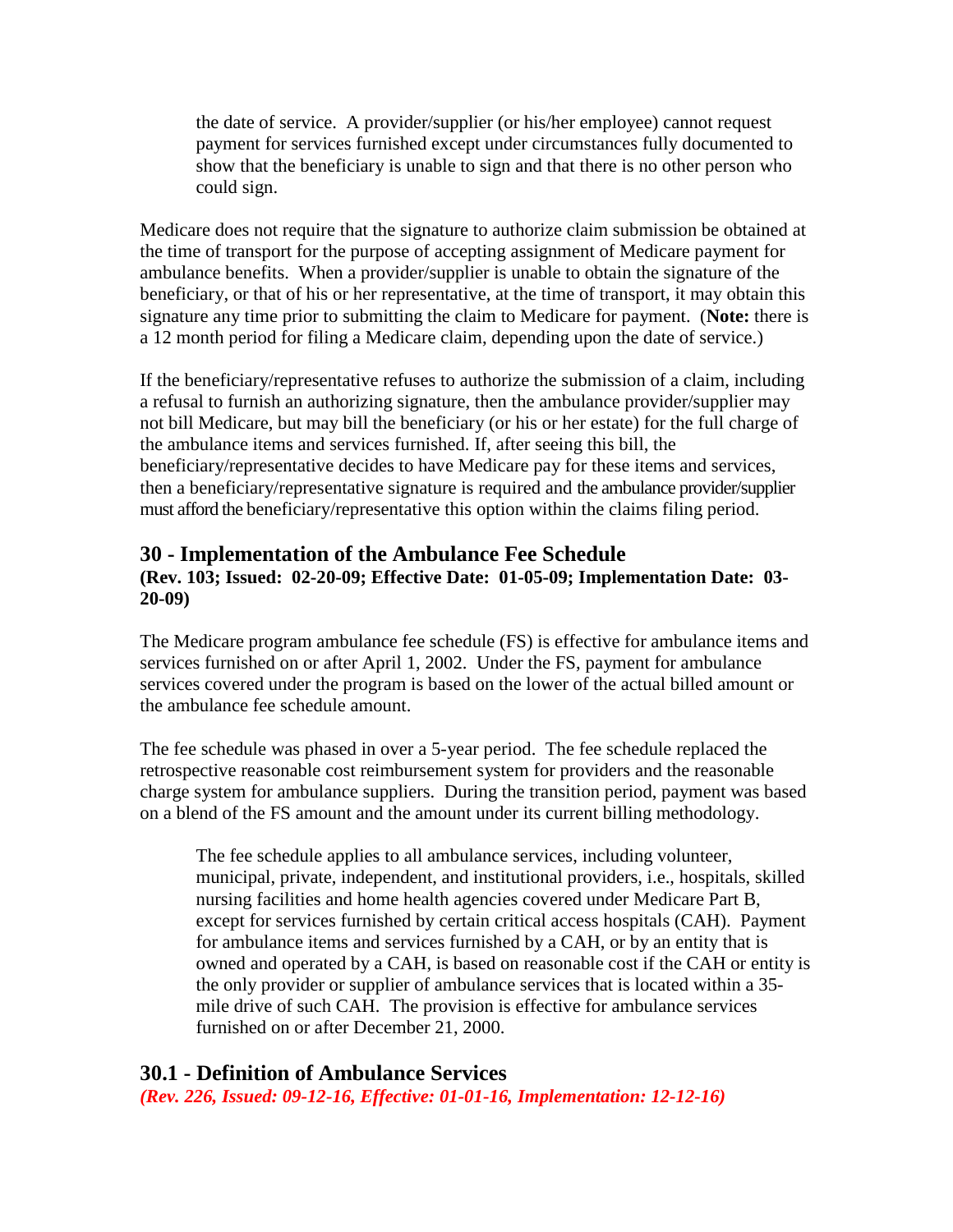There are several categories of ground ambulance services and two categories of air ambulance services under the fee schedule. (Note that "ground" refers to both land and water transportation.) *All ground and air ambulance transportation services must meet all requirements regarding medical reasonableness and necessity as outlined in the applicable statute, regulations and manual provisions.*

### <span id="page-23-0"></span>**30.1.1 - Ground Ambulance Services**

*(Rev. 226, Issued: 09-12-16, Effective: 01-01-16, Implementation: 12-12-16)*

#### **Basic Life Support (BLS)**

**Definition**: BLS is transportation by ground ambulance vehicle *(as defined in section 10.1, above)* and the provision of medically necessary supplies and services *(as defined in section 10.2, above),* including BLS ambulance services as defined by the state.

The ambulance *vehicle* must be staffed by *at least two people who meet the requirements of the* state and local laws *where the services are being furnished, and at least one of the staff members must be certified at a minimum* as an emergency medical technician-basic (EMT-Basic) *by the state or local authority where the services are being furnished and be legally authorized to operate all lifesaving and life-sustaining equipment on board the vehicle*. These laws may vary from state to state or within a state.

#### **Basic Life Support (BLS) - Emergency**

**Definition**: When medically necessary, the provision of BLS services, as specified above, in the context of an emergency response (*as defined below)*.

#### **Advanced Life Support, Level 1 (ALS1)**

**Definition:** Advanced life support, level 1 (ALS1) is the transportation by ground ambulance vehicle *(as defined in section 10.1, above)* and the provision of medically necessary supplies and services *(as defined in section 10.2, above)* including the provision of an ALS assessment *by ALS personnel* or at least one ALS intervention**.**

#### **Advanced Life Support Assessment**

**Definition:** An ALS assessment is an assessment performed by an ALS crew as part of an emergency response *(as defined below)* that was necessary because the patient's reported condition at the time of dispatch was such that only an ALS crew was qualified to perform the assessment. An ALS assessment does not necessarily result in a determination that the patient requires an ALS level of service. *In the case of an appropriately dispatched ALS Emergency service, as defined below, if the ALS crew completes an ALS Assessment, the services provided by the ambulance transportation service provider or supplier may be covered at the ALS emergency level, regardless of whether the patient required ALS intervention services during the transport, provided*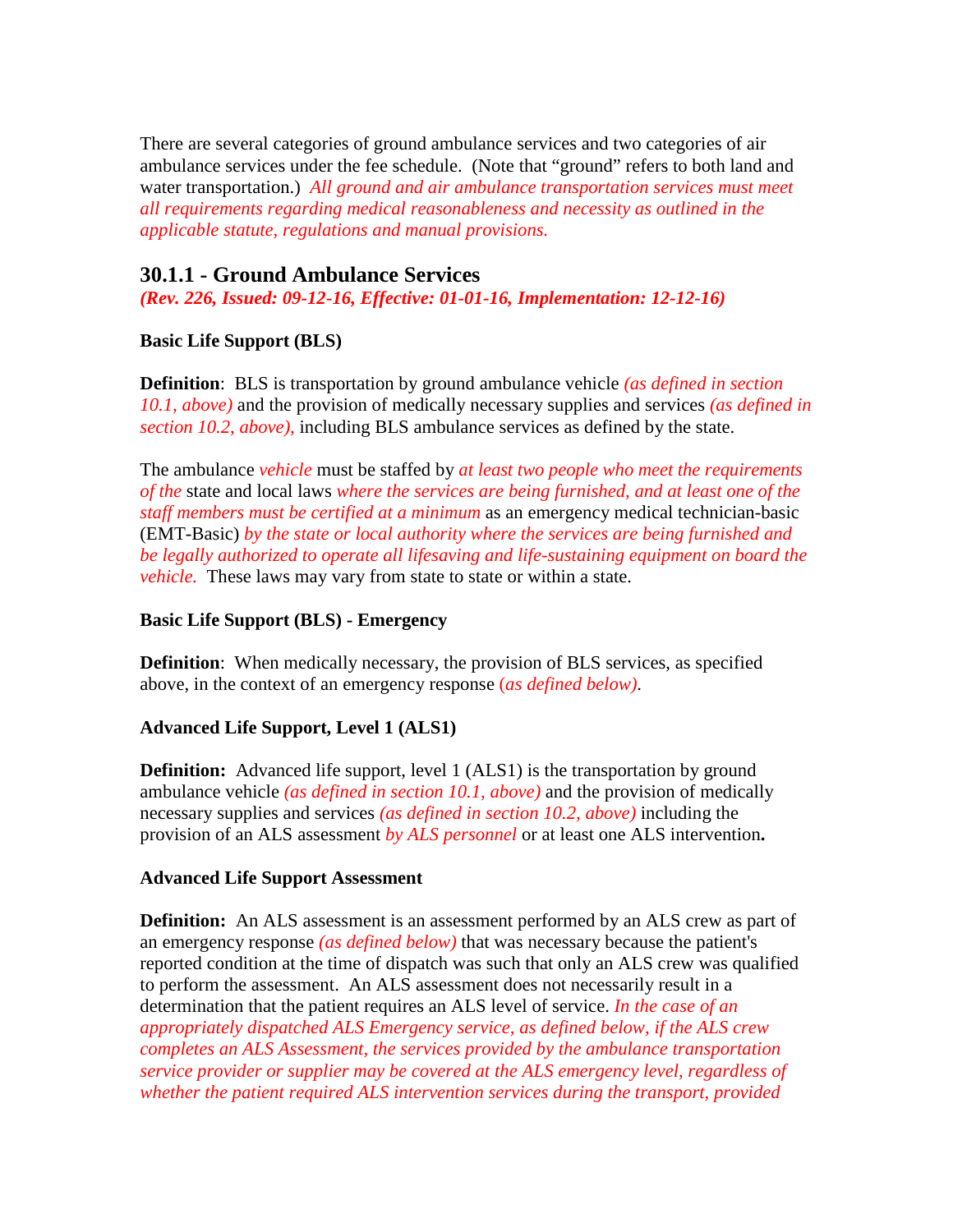#### *that ambulance transportation itself was medically reasonable and necessary, as defined in section 10.2, above.*

#### **Advanced Life Support Intervention**

**Definition:** An ALS intervention is a procedure that is in accordance with state and local laws, required to be done by an emergency medical technician-intermediate (EMT-Intermediate) or EMT-Paramedic.

**Application:** An ALS intervention must be medically necessary to qualify as an intervention for payment for an ALS level of service. An ALS intervention applies only to ground transports.

#### **Advanced Life Support, Level 1 (ALS1) - Emergency**

**Definition:** When medically necessary, the provision of ALS1 services, as specified above, in the context of an emergency response*, as defined below*.

#### **Advanced Life Support, Level 2 (ALS2)**

**Definition:** Advanced life support, level 2 (ALS2) is the transportation by ground ambulance vehicle and the provision of medically necessary supplies and services including (1) at least three **separate administrations** of one or more medications by intravenous *(IV)* push/bolus or by continuous infusion (excluding crystalloid fluids) or (2) ground ambulance transport, medically necessary supplies and services, and the provision of at least one of the ALS2 procedures listed below:

- a. Manual defibrillation/cardioversion;
- b. Endotracheal intubation;
- c. Central venous line;
- d. Cardiac pacing;
- e. Chest decompression;
- f. Surgical airway; or
- g. Intraosseous line.

**Application:** Crystalloid fluids include *but are not necessarily limited to* 5 percent Dextrose in water *(often referred to as D5W)*, Saline and Lactated Ringer's. *To qualify for the ALS2 level of payment, medications must be administered intravenously.* Medications that are administered by other means, for example: *intramuscularly,*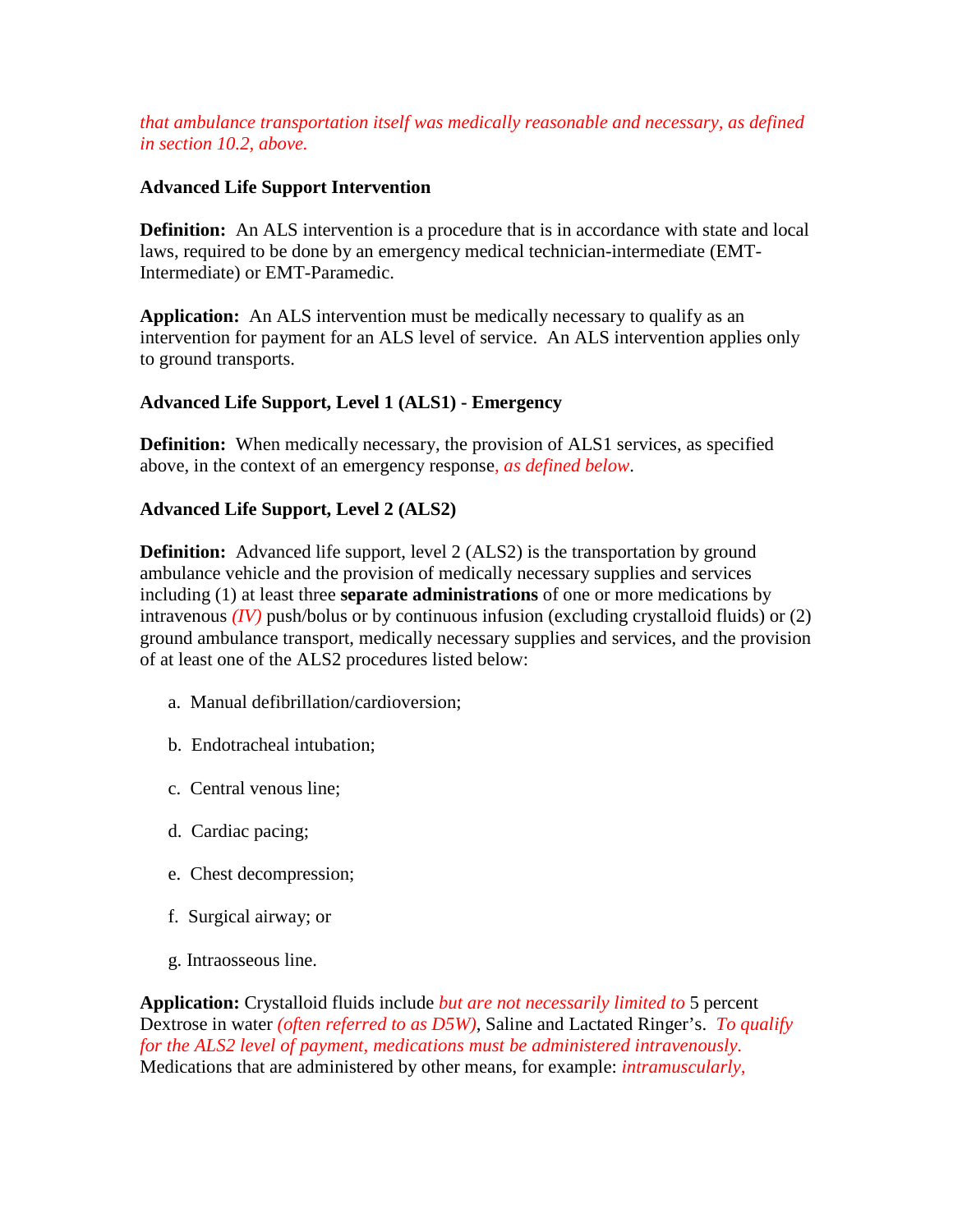*subcutaneously, orally,* sublingually, or nebulized *do not support payment at the ALS2 level rate.*

*The IV medications are administered in standard doses as directed by local protocol or online medical direction. It is not appropriate to administer a medication in divided doses in order to meet the ALS2 level of payment. For example, if the local protocol for the treatment of supraventricular tachycardia (SVT) calls for a 6 mg dose of adenosine, the administration of three 2 mg doses in order to qualify for the ALS 2 level is not acceptable.*

*The administration of an intravenous drug by infusion qualifies as one intravenous dose. For example, if a patient is being treated for atrial fibrillation in order to slow the ventricular rate with diltiazem and the patient requires two boluses of the drug followed by an infusion of diltiazem, then the infusion would be counted as the third intravenous administration and the transport would be billed as an ALS 2 level of service.*

*The fractional administration of a single dose (for this purpose, meaning a "standard" or "protocol" dose) of a medication on three separate occasions does not qualify for ALS2 payment. In other words, the administering 1/3 of a qualifying dose 3 times does not equate to three qualifying doses to support claiming ALS2-level care. For example, administering one-third of a dose of X medication 3 times might = Y (where Y is a standard/protocol drug amount), but the same sequence does not equal 3 times Y. Thus, if 3 administrations of the same drug are required to claim ALS2 level care, each administration must be in accordance with local protocols; the run will not qualify at the ALS2 level on the basis of drug administration if that administration was not according to local protocol. The criterion of multiple administrations of the same drug requires that a suitable quantity of the drug be administered and that there be a suitable amount of time between administrations, and that both are in accordance with standard medical practice guidelines.*

An example of a single dose of medication administered fractionally on three separate occasions that would not qualify for the ALS2 payment rate *is* the *administration of a single 1 mg dose* of IV Epinephrine *in partial increments to treat an adult* pulseless Ventricular Tachycardia/Ventricular Fibrillation (VF/VT) patient. The American Heart Association (AHA), Advanced Cardiac Life Support (ACLS) protocol calls for Epinephrine to be administered in 1 mg increments every 3 to 5 minutes. Therefore, *administering IV Epinephrine in separate increments of 0.25 mg, 0.25 mg, and 0.50 mg (for a total of 1 mg) over the course of a single 3 to 5 minute episode would not qualify for the ALS2 level of payment. Conversely, administering three separate 1 mg doses of IV Epinephrine over the requisite protocol-based time period to a patient with unresolved VF/VT would qualify for an ALS2 level of service. NOTE: refer to and abide by your authorized protocols; AHA's ACLS protocols are referenced here only by way of widely recognized example.*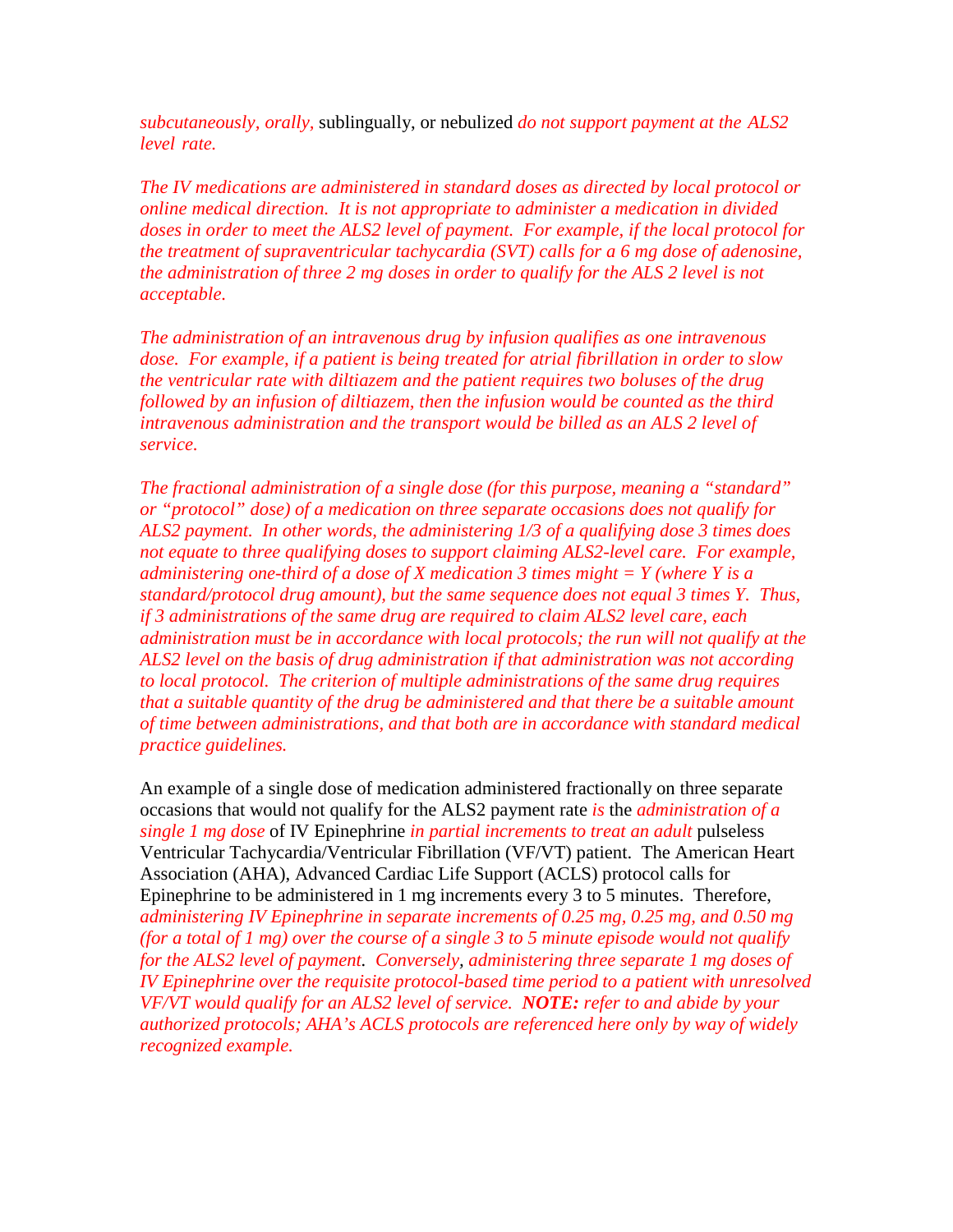*Another* example that **would not qualify** for the ALS2 payment level is *administering* Adenosine in *three 2 mg* increments *(*for a total of 6 mg*)* in *treating* an adult patient with Paroxysmal Supraventricular Tachycardia (PSVT). ACLS guidelines *dictate treating PSVT with* 6 mg of Adenosine by rapid intravenous push (IVP) over 1 to 2 seconds. *Should* the *initial 6 mg* dose not *eliminate* the PSVT within 1 to 2 minutes, *guidelines dictate that another* 12 mg of Adenosine IVP should be administered *where* the PSVT persists, *followed by another* 12 mg dose *1 to 2 minutes later*; for a total of 30 mg of Adenosine. *Administering a total of 30 mg of Adenosine, involving three episodes of administration in a complete cycle of treatment as outlined above,* **would** qualify for ALS2 payment.

Endotracheal *(ET)* intubation *(which includes intubating and/or monitoring/maintaining an ET tube inserted prior to transport)* is *a* service that qualifies for the ALS2 level of payment. Therefore, it is not necessary to consider medications administered by *ET tube to* determine whether the ALS2 rate is payable.

#### **Advanced Life Support (ALS) Personnel**

**Definition:** ALS personnel are individuals trained to the level of the emergency medical technician-intermediate (EMT-Intermediate) or paramedic.

#### **Specialty Care Transport (SCT)**

**Definition:** SCT is the interfacility transportation *(as defined below)* of a critically injured or ill beneficiary by a ground ambulance vehicle, including the provision of medically necessary supplies and services, at a level of service beyond the scope of the EMT-Paramedic. SCT is necessary when a beneficiary's condition requires ongoing care that must be furnished by one or more health professionals in an appropriate specialty area, for example, emergency or critical care nursing, emergency medicine, respiratory care, cardiovascular care, or *an EMT-*Paramedic with additional training.

**Application:** SCT is necessary when a beneficiary's condition requires ongoing care that must be furnished by one or more health professionals in an appropriate specialty area. *The EMT-Paramedic level of care is set by each state. Medically necessary care that is furnished at a level above the EMT-Paramedic level of care may qualify as SCT*. *To be clear,* if EMT-Paramedics - without specialty care certification or qualification - are permitted to furnish a given service in a state, then that service does **not** qualify for SCT. The phrase "EMT-Paramedic with additional training" recognizes that a state may permit a person who is not only certified as an EMT-Paramedic, but who also has successfully completed additional education as determined by the state in furnishing higher level medical services required by critically ill or injured patients, to furnish a level of service that otherwise would require a health professional in an appropriate specialty care area (for example, a nurse) to provide. "Additional training" means the specific additional training that a state requires a paramedic to complete in order to qualify to furnish specialty care to a critically ill or injured patient during an SCT.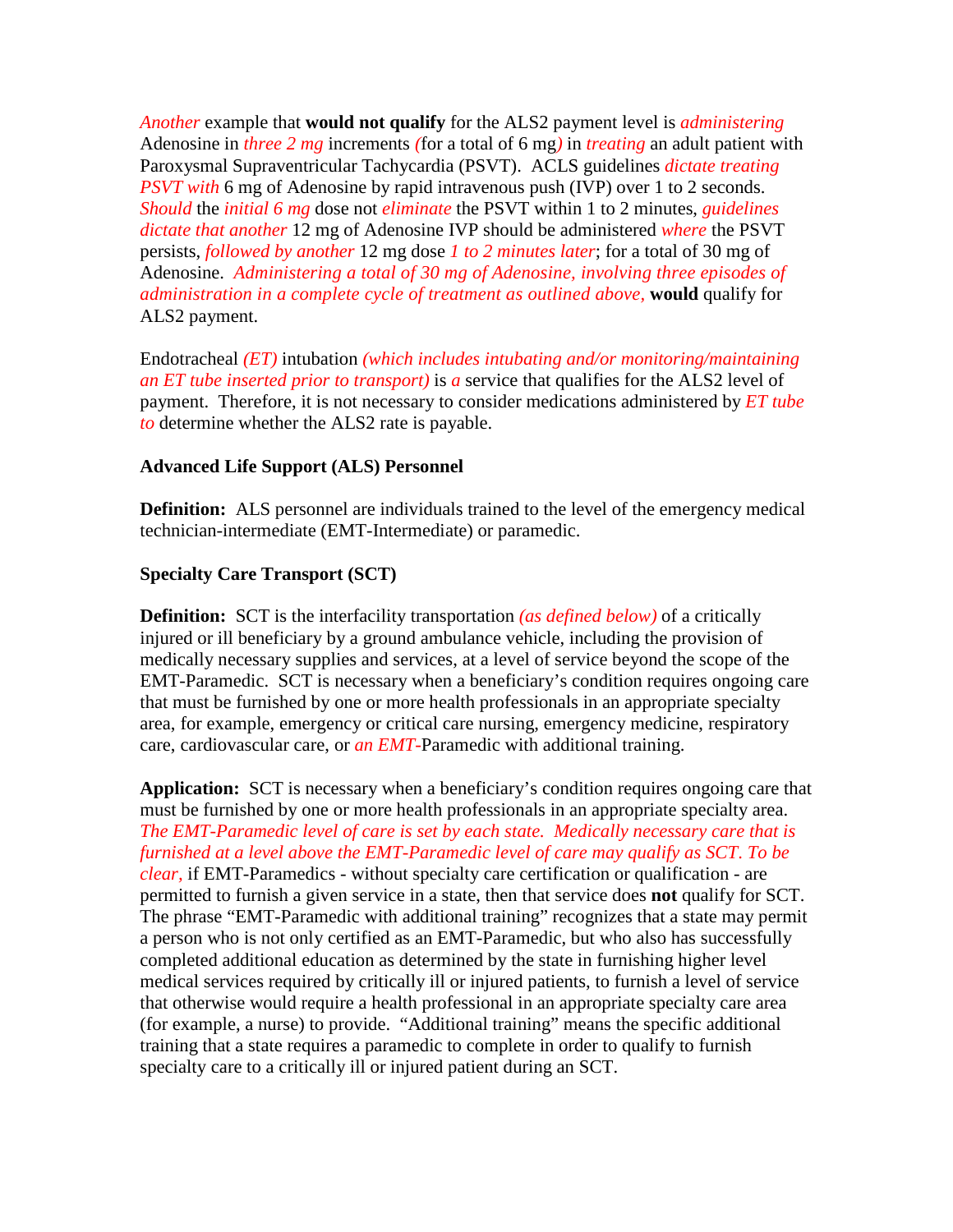#### **Paramedic Intercept (PI)**

**Definition**: Paramedic Intercept services are ALS services provided by an entity that does not provide the ambulance transport. This type of service is most often provided for an emergency ambulance transport in which a local volunteer ambulance that can provide only BLS level of service is dispatched to transport a patient. If the patient needs ALS services such as EKG monitoring, chest decompression, or IV therapy, another entity dispatches a paramedic to meet the BLS ambulance at the scene or once the ambulance is on the way to the hospital. The ALS paramedics then provide services to the patient.

This tiered approach to life saving is cost effective in many areas because most volunteer ambulances do not charge for their services and one paramedic service can cover many communities. Prior to March 1, 1999, Medicare payment could be made for these services, *but could not be made directly to the intercept service provider; rather, Medicare payment could be made* only when the claim was submitted by the entity that actually furnished the ambulance transport. In those areas where state laws *prohibited* volunteer ambulances from billing Medicare and other health insurance, the intercept service could not receive payment for treating a Medicare beneficiary and was forced to bill the beneficiary for the entire service.

Paramedic intercept services furnished on or after March 1, 1999, *are* payable separate from the ambulance transport *when all of the* requirements *in the following three conditions are met:*

- *I.* The intercept service(s) is:
	- Furnished in a rural area *(as defined below)*;
	- Furnished under a contract with one or more volunteer ambulance services; and,
	- Medically necessary based on the condition of the beneficiary receiving the ambulance service.
- *II.* The volunteer ambulance service involved must:
	- Meet *Medicare's* certification requirements for furnishing ambulance services;
	- Furnish services only at the BLS level at the time of the intercept; and,
	- Be prohibited by state law from billing anyone for any service.
- *III.* The entity furnishing the ALS paramedic intercept service must:
	- Meet *Medicare's* certification requirements for furnishing ALS services, and,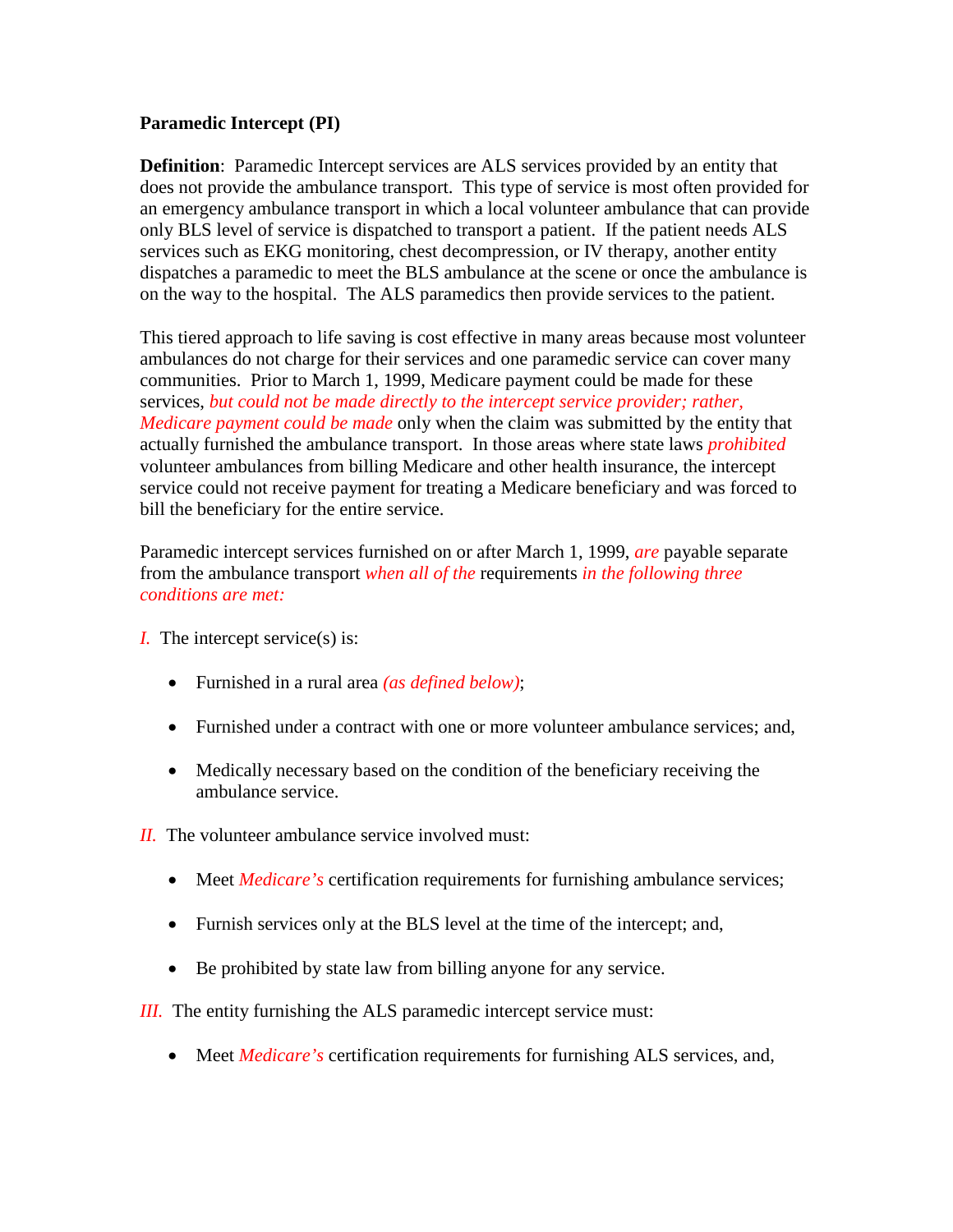• Bill all recipients who receive ALS paramedic intercept services from the entity, regardless of whether or not those recipients are Medicare beneficiaries.

For purposes of the paramedic intercept benefit, a rural area is an area that is designated as rural by a state law or regulation or *that is located in a rural census tract of a metropolitan statistical area (as determined under the most recent version of the Goldsmith Modification). (The Goldsmith Modification is a methodology to identify small towns and rural areas within large metropolitan counties that are isolated from central areas by distance or other features)*. The current list of these areas is periodically published in the Federal Register.

See *Pub. 100-04,* Medicare Claims Processing Manual, Chapter 15, "Ambulance," §20.1.4 for payment of paramedic intercept services.

#### **Services in a Rural Area**

**Definition:** *For purposes other than the paramedic intercept benefit (as defined above),* services in a rural area are services that are furnished (1) in an area outside a Metropolitan Statistical Area (MSA); or, *(2)* an area identified as rural using the *most recent version of the* Goldsmith Modification even though the area is within an MSA.

#### **Emergency Response**

**Definition:** Emergency response is a BLS or ALS1 level of service that has been provided in immediate response to a 911 call or the equivalent. An immediate response is one in which the ambulance provider/supplier begins as quickly as possible to take the steps necessary to respond to the call.

*The nature of an ambulance's response (whether emergency or not) does not independently establish or support medical necessity for an ambulance transport. Rather, Medicare coverage always depends on, among other things, whether the service(s) furnished is actually medically reasonable and necessary based on the patient's condition at the time of transport.*

**Application:** The phrase "911 call or *the* equivalent" is intended to establish the standard that the nature of the call at the time of dispatch is the determining factor. Regardless of the medium by which the call is made (e.g., a radio call could be appropriate) the call is of an emergent nature when, based on the information available to the dispatcher at the time of the call, it is reasonable for the dispatcher to issue an emergency dispatch in light of accepted, standard dispatch protocol. An emergency call need not come through 911 even in areas where a 911 call system exists. However, the determination to respond emergently *with a BLS or ALS ambulance* must be in accord with the local 911 or equivalent service dispatch protocol. If the call came in directly to the ambulance provider/supplier, then the provider's/supplier's dispatch protocol and the dispatcher's actions must meet, at a minimum, the standards of the dispatch protocol of the local 911 or equivalent service. In areas that do not have a local 911 or equivalent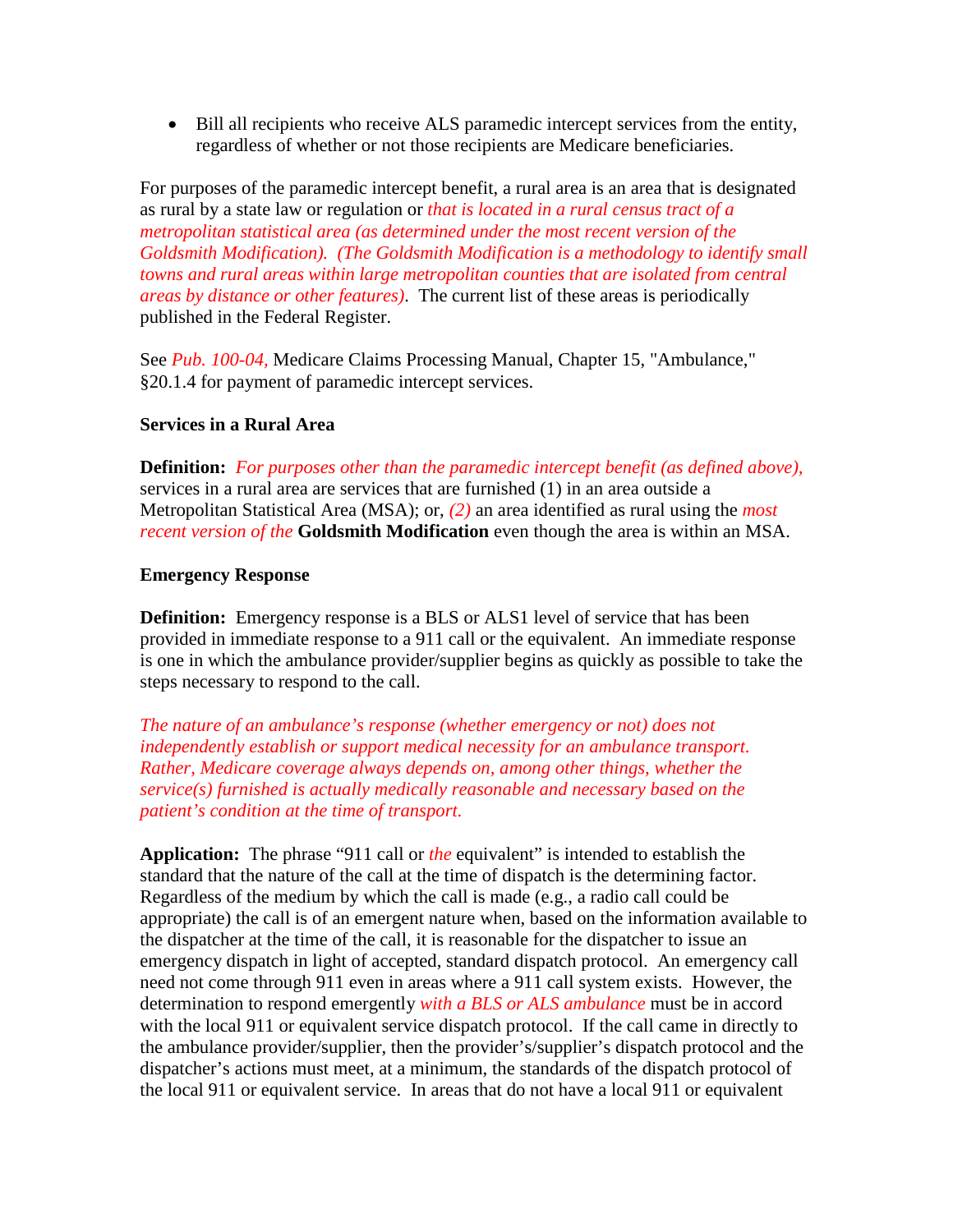service, the protocol and the dispatcher's actions must meet, at a minimum, the standards of the dispatch protocol in another similar jurisdiction within the state, or if there is no similar jurisdiction, then the standards of any other dispatch protocol within the state. Where the dispatch was inconsistent with this standard of protocol, including where no protocol was used, the beneficiary's condition (for example, symptoms) at the scene determines the appropriate level of payment.

### **EMT-Intermediate**

**Definition:** EMT-Intermediate is an individual who is qualified, in accordance with state and local laws, as an EMT-Basic and who is also certified in accordance with state and local laws to perform essential advanced techniques and to administer a limited number of medications.

### **EMT-Paramedic**

**Definition:** EMT-Paramedic possesses the qualifications of the EMT-Intermediate and, in accordance with state and local laws, has enhanced skills that include being able to administer additional interventions and medications.

# *Interfacility Transportation*

*Definition: For purposes of SCT payment, an interfacility transportation is one in which the origin and destination are one of the following: a hospital or skilled nursing facility that participates in the Medicare program or a hospital-based facility that meets Medicare's requirements for provider-based status.*

# <span id="page-29-0"></span>**30.1.2 - Air Ambulance Services (Rev. 187, Issued: 05-01-14; Effective: 08-04-14; Implementation: 08-04-14)**

There are two categories of air ambulance services: fixed wing (airplane) and rotary wing (helicopter) aircraft. The higher operational costs of the two types of aircraft are recognized with two distinct payment amounts for air ambulance mileage. The air ambulance mileage rate is calculated per actual loaded (patient onboard) miles flown and is expressed in statute miles (not nautical miles).

1. Fixed Wing Air Ambulance (FW)

Fixed wing air ambulance is furnished when the beneficiary's medical condition is such that transport by ground ambulance, in whole or in part, is not appropriate. Generally, transport by fixed wing air ambulance may be necessary because the beneficiary's condition requires rapid transport to a treatment facility, and either great distances or other obstacles, e.g., heavy traffic, preclude such rapid delivery to the nearest appropriate facility. Transport by fixed wing air ambulance may also be necessary because the beneficiary is inaccessible by a ground or water ambulance vehicle.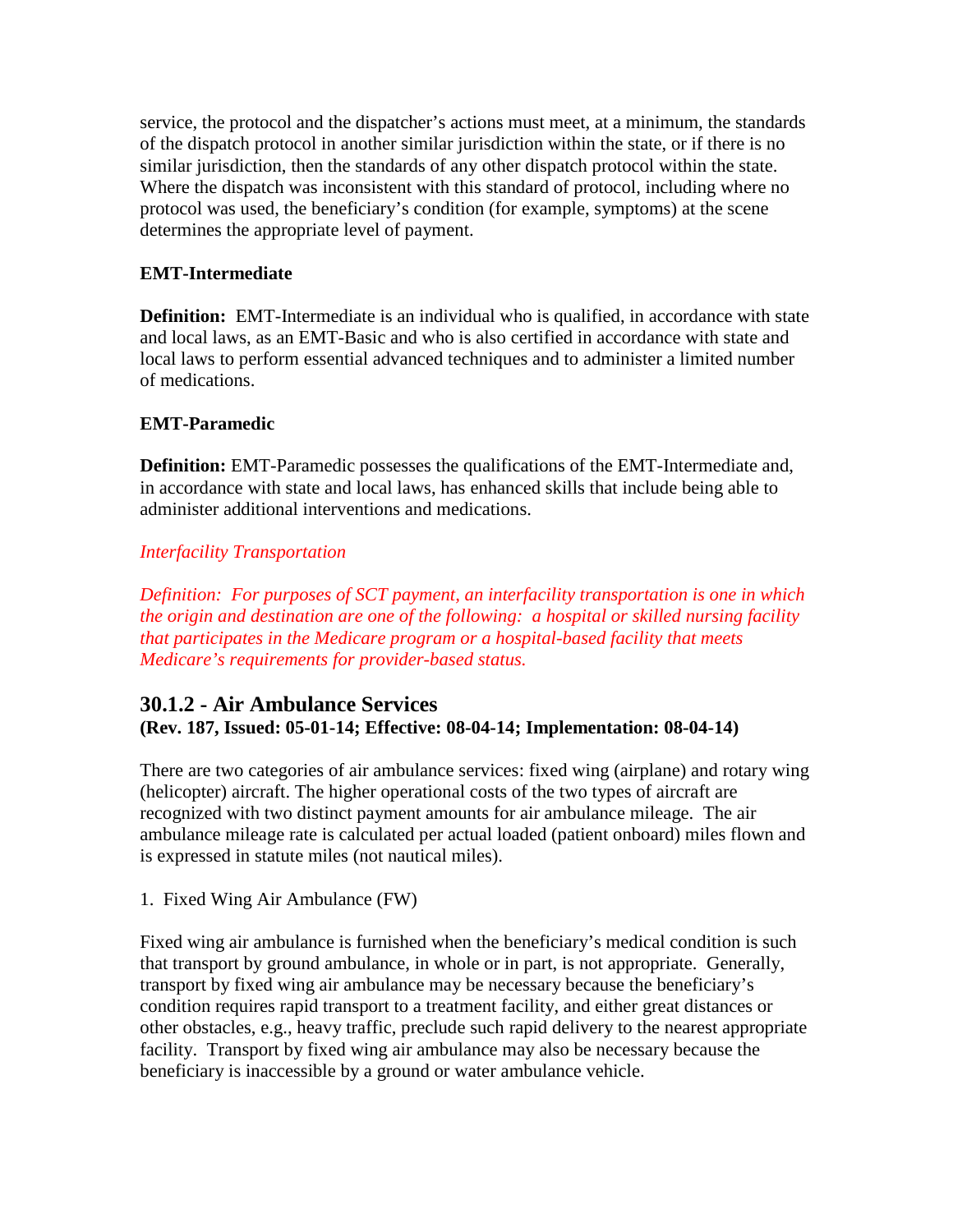#### 2. Rotary Wing Air Ambulance (RW)

Rotary wing air ambulance is furnished when the beneficiary's medical condition is such that transport by ground ambulance, in whole or in part, is not appropriate. Generally, transport by rotary wing air ambulance may be necessary because the beneficiary's condition requires rapid transport to a treatment facility, and either great distances or other obstacles, e.g., heavy traffic, preclude such rapid delivery to the nearest appropriate facility. Transport by rotary wing air ambulance may also be necessary because the beneficiary is inaccessible by a ground or water ambulance vehicle.